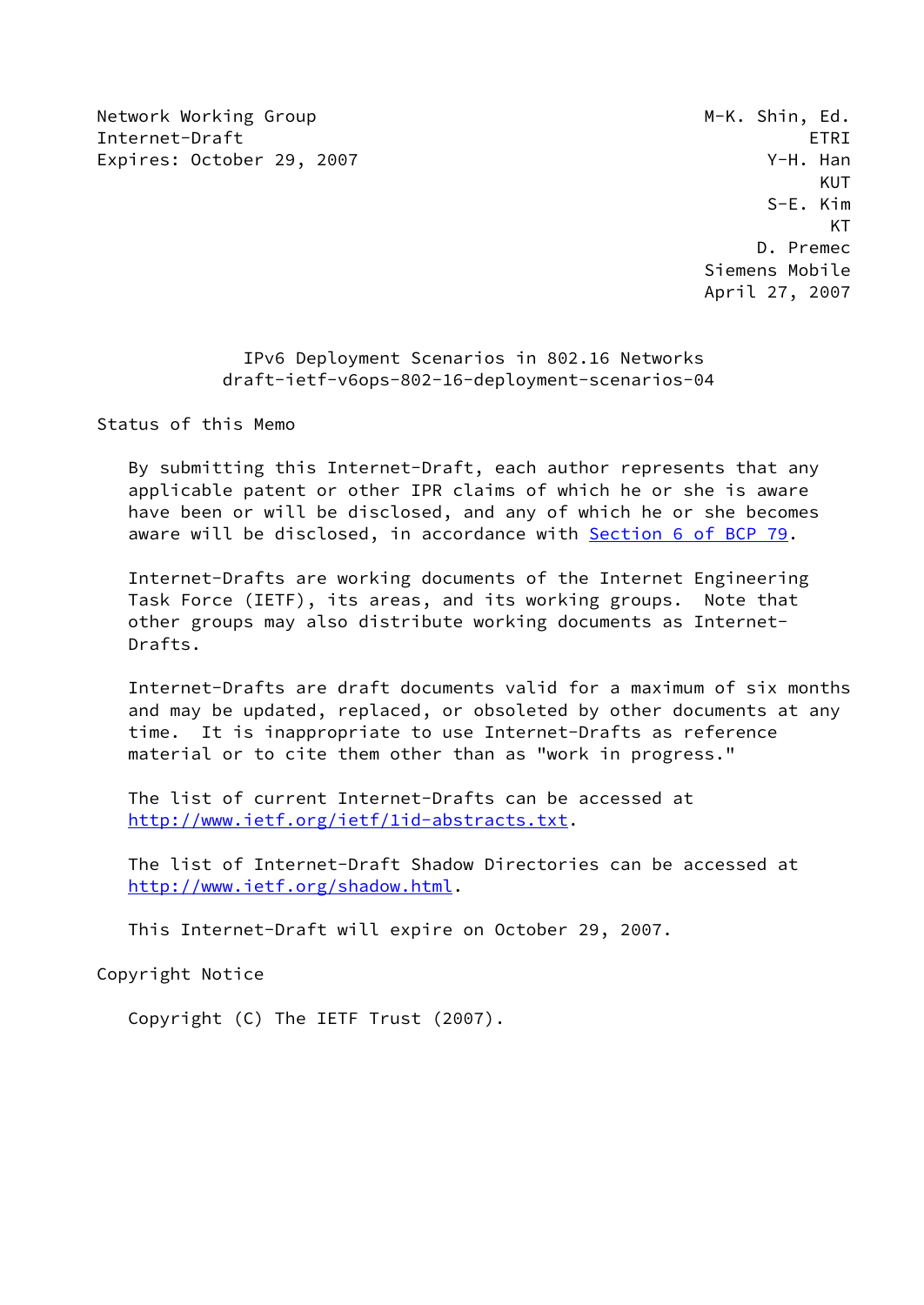| Internet-Draft |  | IPv6 over IEEE 802.16 Scenarios |  | April 2007 |  |
|----------------|--|---------------------------------|--|------------|--|
|----------------|--|---------------------------------|--|------------|--|

# Abstract

 This document provides a detailed description of IPv6 deployment and integration methods and scenarios in wireless broadband access networks in coexistence with deployed IPv4 services. In this document we will discuss main components of IPv6 IEEE 802.16 access networks and their differences from IPv4 IEEE 802.16 networks and how IPv6 is deployed and integrated in each of the IEEE 802.16 technologies.

# Table of Contents

| 2. Deploying IPv6 in IEEE 802.16 Networks $\frac{4}{3}$ |  |
|---------------------------------------------------------|--|
| Elements of IEEE 802.16 Networks $\frac{4}{3}$<br>2.1.  |  |
| 2.2. Scenarios and IPv6 Deployment 4                    |  |
| $2.2.1$ . Mobile Access Deployment Scenarios 5          |  |
| 2.2.2. Fixed/Nomadic Deployment Scenarios 9             |  |
| 2.3.                                                    |  |
|                                                         |  |
|                                                         |  |
| 2.6. IPv6 Network Management 13                         |  |
| 3.                                                      |  |
| Security Considerations 15<br>4.                        |  |
| 5.                                                      |  |
| 6.                                                      |  |
| Normative References 17<br>6.1.                         |  |
| 6.2. Informative References 17                          |  |
|                                                         |  |
| Intellectual Property and Copyright Statements 21       |  |
|                                                         |  |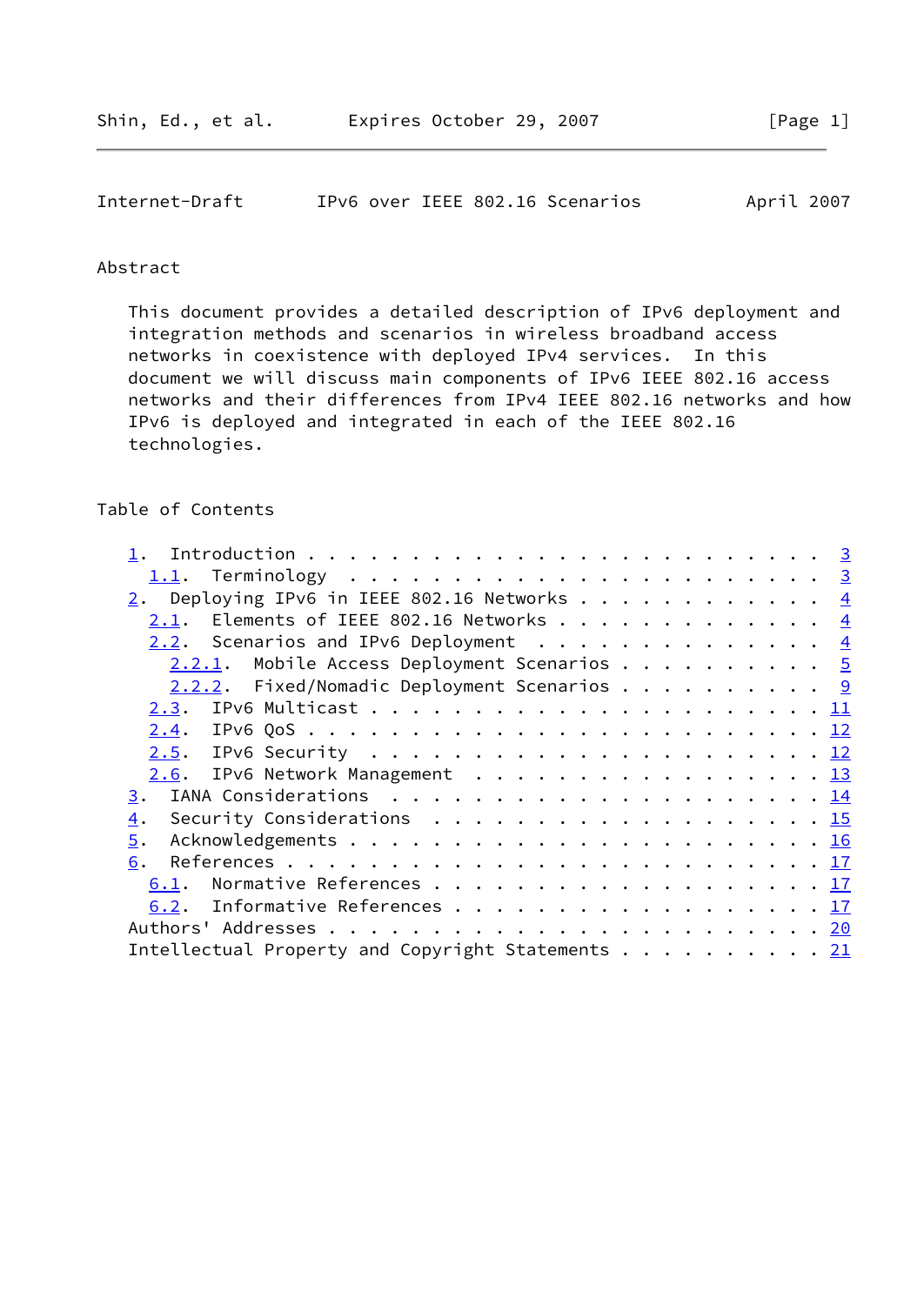| Shin, Ed., et al. |  |  | Expires October 29, 2007 |  |
|-------------------|--|--|--------------------------|--|
|                   |  |  |                          |  |

# $\lceil \text{Page 2} \rceil$

<span id="page-2-1"></span>Internet-Draft IPv6 over IEEE 802.16 Scenarios April 2007

### <span id="page-2-0"></span>[1](#page-2-0). Introduction

 As the deployment of IEEE 802.16 access networks progresses, users will be connected to IPv6 networks. While the IEEE 802.16 standard defines the encapsulation of an IPv4/IPv6 datagram in an IEEE 802.16 MAC payload, a complete description of IPv4/IPv6 operation and deployment is not present. The IEEE 802.16 standards are limited to L1 and L2, so they may be used within any number of IP network architectures and scenarios. In this document, we will discuss main components of IPv6 IEEE 802.16 access networks and their differences from IPv4 IEEE 802.16 networks and how IPv6 is deployed and integrated in each of the IEEE 802.16 technologies.

This document extends the work of [[RFC4779](https://datatracker.ietf.org/doc/pdf/rfc4779)] and follows the structure and common terminology of that document.

#### <span id="page-2-2"></span>[1.1](#page-2-2). Terminology

 The IEEE 802.16 related terminologies in this document are to be interpreted as described in [\[I-D.ietf-16ng-ps-goals](#page-18-4)].

- o Subscriber Station (SS): An end-user equipment that provides connectivity to the 802.16 networks. It can be either fixed/ nomadic or mobile equipment. In mobile environment, SS represents the Mobile Subscriber Station (MS) introduced in [\[IEEE802.16e](#page-19-0)].
- o Base Station (BS): A generalized equipment sets providing connectivity, management, and control between the subscriber station and the 802.16 networks.
- o Access Router (AR): An entity that performs an IP routing function to provide IP connectivity for subscriber station (SS or MS).
- o Connection Identifier (CID): A 16-bit value that identifies a connection to equivalent peers in the 802.16 MAC of the SS(MS) and BS.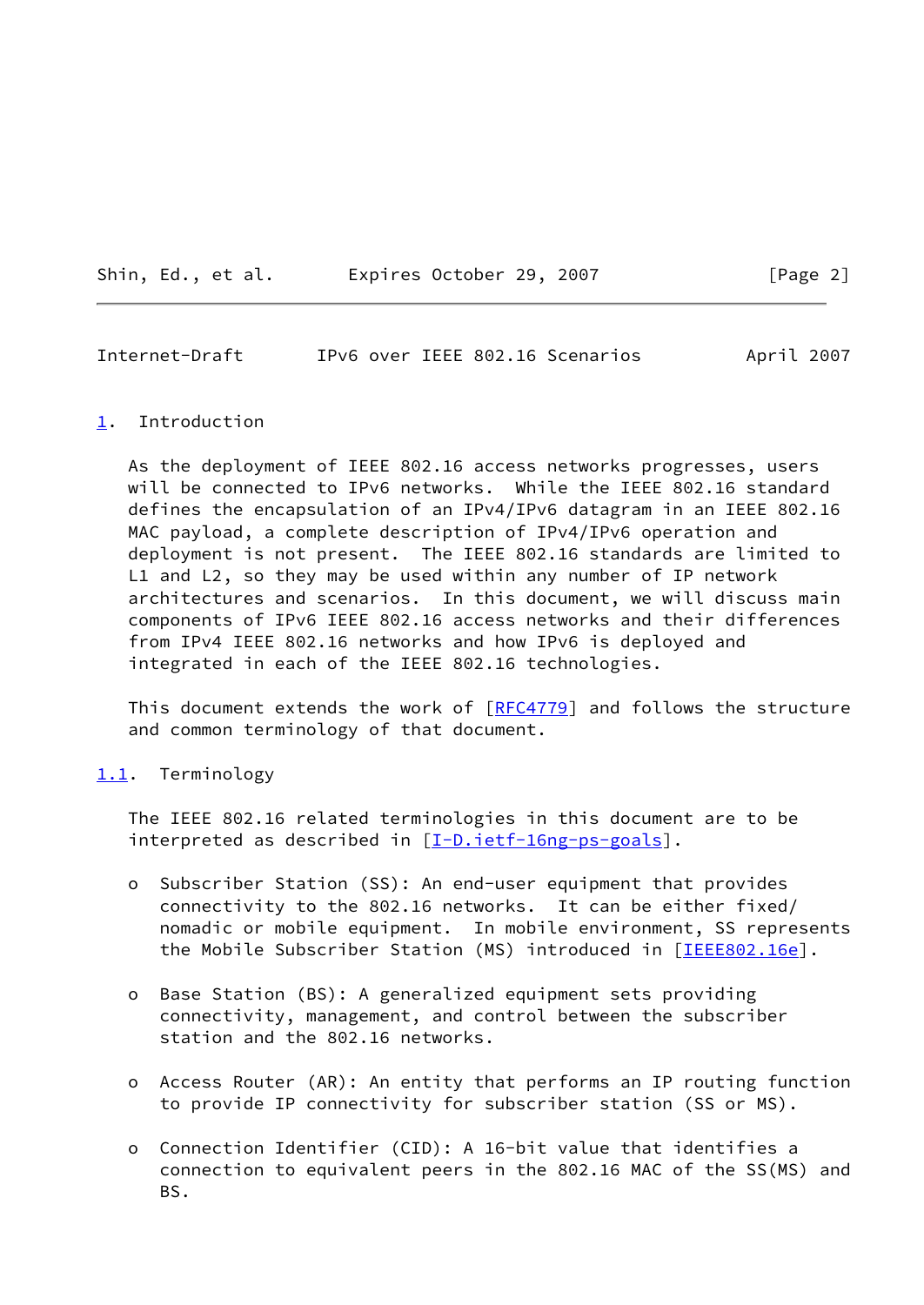- o Ethernet CS: It means 802.3/Ethernet CS specific part of the Packet CS defined in 802.16 STD.
- o IPv6 CS: It means IPv6 specific subpart of the Packet CS, Classifier 2 (Packet, IPv6) defined in 802.16 STD.

Shin, Ed., et al. Expires October 29, 2007 [Page 3]

<span id="page-3-1"></span>Internet-Draft IPv6 over IEEE 802.16 Scenarios April 2007

- <span id="page-3-0"></span>[2](#page-3-0). Deploying IPv6 in IEEE 802.16 Networks
- <span id="page-3-2"></span>[2.1](#page-3-2). Elements of IEEE 802.16 Networks

 The mechanism of transporting IP traffic over IEEE 802.16 networks is outlined in [\[IEEE802.16\]](#page-4-2). [[IEEE802.16\]](#page-4-2) only specifies the convergence sublayers and the ability to transport IP over the air interface. The details of IPv6 (and IPv4) operations over IEEE 802.16 are being discussed now in the 16ng WG.

 Here are some of the key elements of an IEEE 802.16 network. Figure 1 illustrates the key elements of typical mobile 802.16 deployments.

 Customer | Access Provider | Service Provider Premise | | (Backend Network) +-----+ +----+ +----+ +--------+ | SSs |--(802.16)--| BS |-----| | | | Edge | ISP +-----+ +----+ | AR |---| Router |==>Network +--| | | (ER) | | +----+ +--------+ +-----+ +----+ | | +------+ | SSs |--(802.16)--| BS |--+ +--|AAA | +-----+ +----+ |Server| +------+

Figure 1: Key Elements of IEEE 802.16(e) Networks

<span id="page-3-3"></span>[2.2](#page-3-3). Scenarios and IPv6 Deployment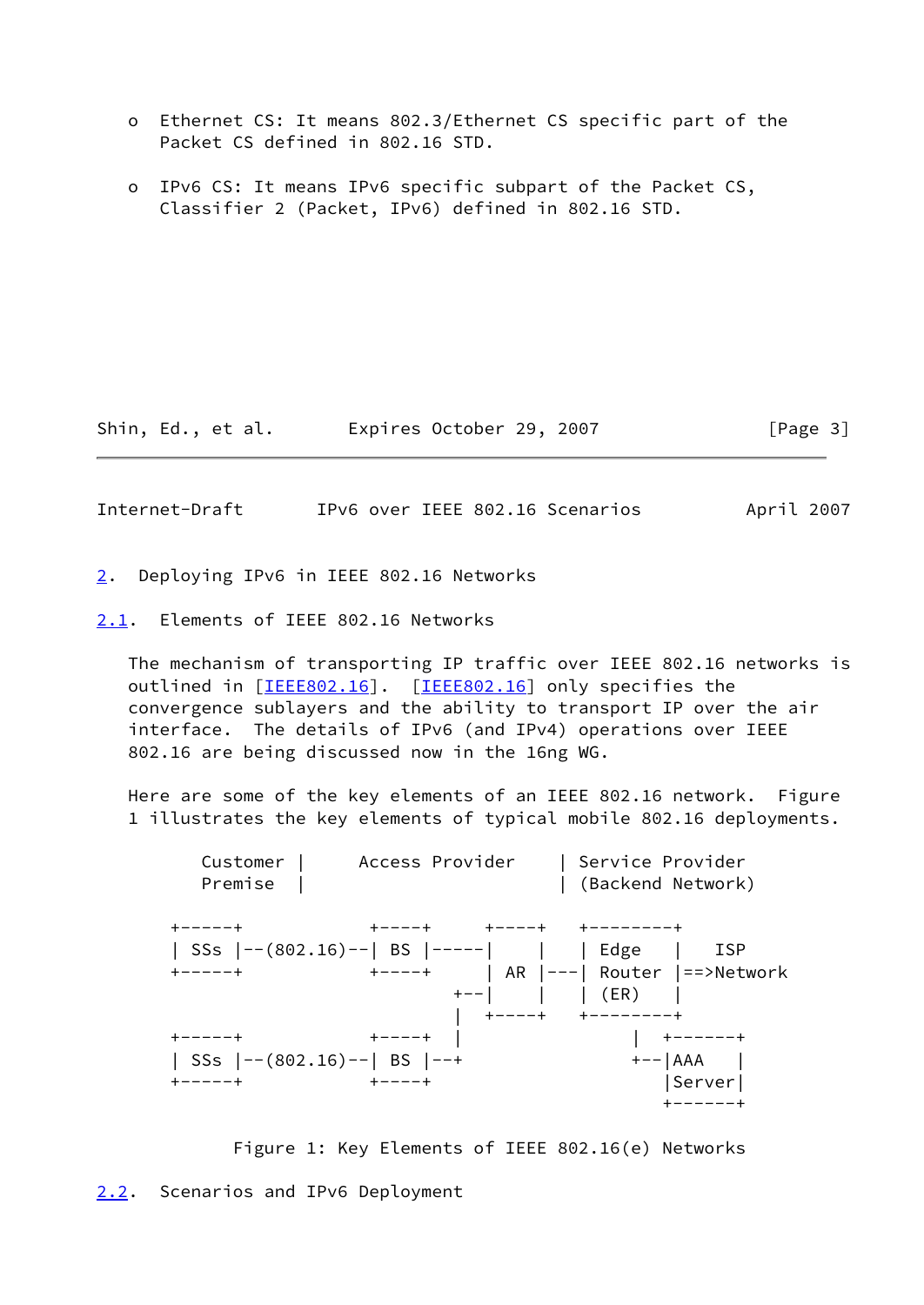<span id="page-4-2"></span>[IEEE802.16] specifies two modes for sharing the wireless medium: point-to-multipoint (PMP) and mesh (optional). This document only focuses on the PMP mode.

 Some of the factors that hinder deployment of native IPv6 core protocols are already introduced by [\[I-D.ietf-16ng-ps-goals](#page-18-4)].

 There are two different deployment scenarios: fixed and mobile access deployment scenarios. A fixed access scenario substitutes for existing wired-based access technologies such as digital subscriber lines (xDSL) and cable networks. This fixed access scenario can provide nomadic access within the radio coverages, which is called Hot-zone model. A mobile access scenario exists for the new paradigm of transmitting voice, data and video over mobile networks. This scenario can provide high speed data rates equivalent to the wire based Internet as well as mobility functions equivalent to cellular systems. The mobile access scenario can be classified into two different IPv6 link models: shared IPv6 prefix link model and point-

| Shin, Ed., et al. | Expires October 29, 2007 | [Page 4] |
|-------------------|--------------------------|----------|
|-------------------|--------------------------|----------|

<span id="page-4-1"></span>Internet-Draft IPv6 over IEEE 802.16 Scenarios April 2007

to-point link model.

<span id="page-4-0"></span>[2.2.1](#page-4-0). Mobile Access Deployment Scenarios

 Unlike IEEE 802.11, the IEEE 802.16 BS can provide mobility functions and fixed communications. [[IEEE802.16e\]](#page-19-0) has been standardized to provide mobility features on IEEE 802.16 environments. IEEE 802.16 BS might be deployed with a proprietary backend managed by an operator. Some architectural characteristics of IEEE 802.16 networks may affect the detailed operations of NDP [[RFC2461](https://datatracker.ietf.org/doc/pdf/rfc2461)], [\[RFC2462](https://datatracker.ietf.org/doc/pdf/rfc2462)].

 There are two possible IPv6 link models for mobile access deployment scenarios: shared IPv6 prefix link model and point-to-point link model [[I-D.ietf-16ng-ipv6-link-model-analysis](#page-19-1)]. There is always a default access router in the scenarios. There can exist multiple hosts behind an MS (networks behind an MS may exist). The mobile access deployment models, Mobile WiMax and WiBro, fall within this deployment model.

1. Shared IPv6 Prefix Link Model

This link model represents the IEEE 802.16 mobile access network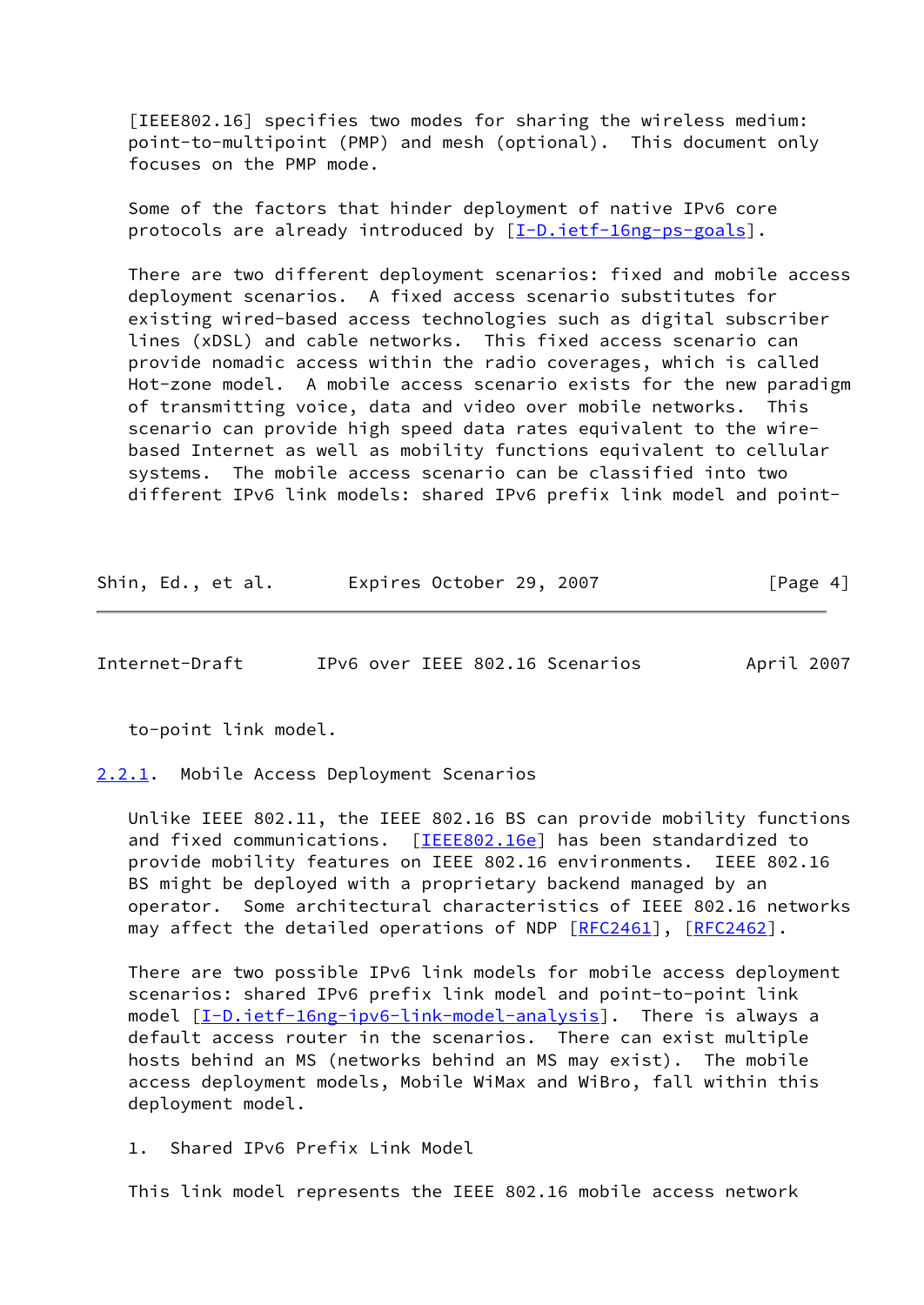deployment where a subnet consists of only single AR interfaces and multiple MSs. Therefore, all MSs and corresponding AR interfaces share the same IPv6 prefix as shown in Figure 2. The IPv6 prefix will be different from the interface of the AR.



Figure 2: Shared IPv6 Prefix Link Model

2. Point-to-Point Link Model

 This link model represents IEEE 802.16 mobile access network deployments where a subnet consists of only single AR, BS and MS. That is, each connection to a mobile node is treated as a single

| Shin, Ed., et al. | Expires October 29, 2007 | [Page 5] |
|-------------------|--------------------------|----------|
|-------------------|--------------------------|----------|

Internet-Draft IPv6 over IEEE 802.16 Scenarios April 2007

 link. Each link between the MS and the AR is allocated a separate, unique prefix or unique set of prefixes by the AR. The point-to- point link model follows the recommendations of [\[RFC3314](https://datatracker.ietf.org/doc/pdf/rfc3314)].

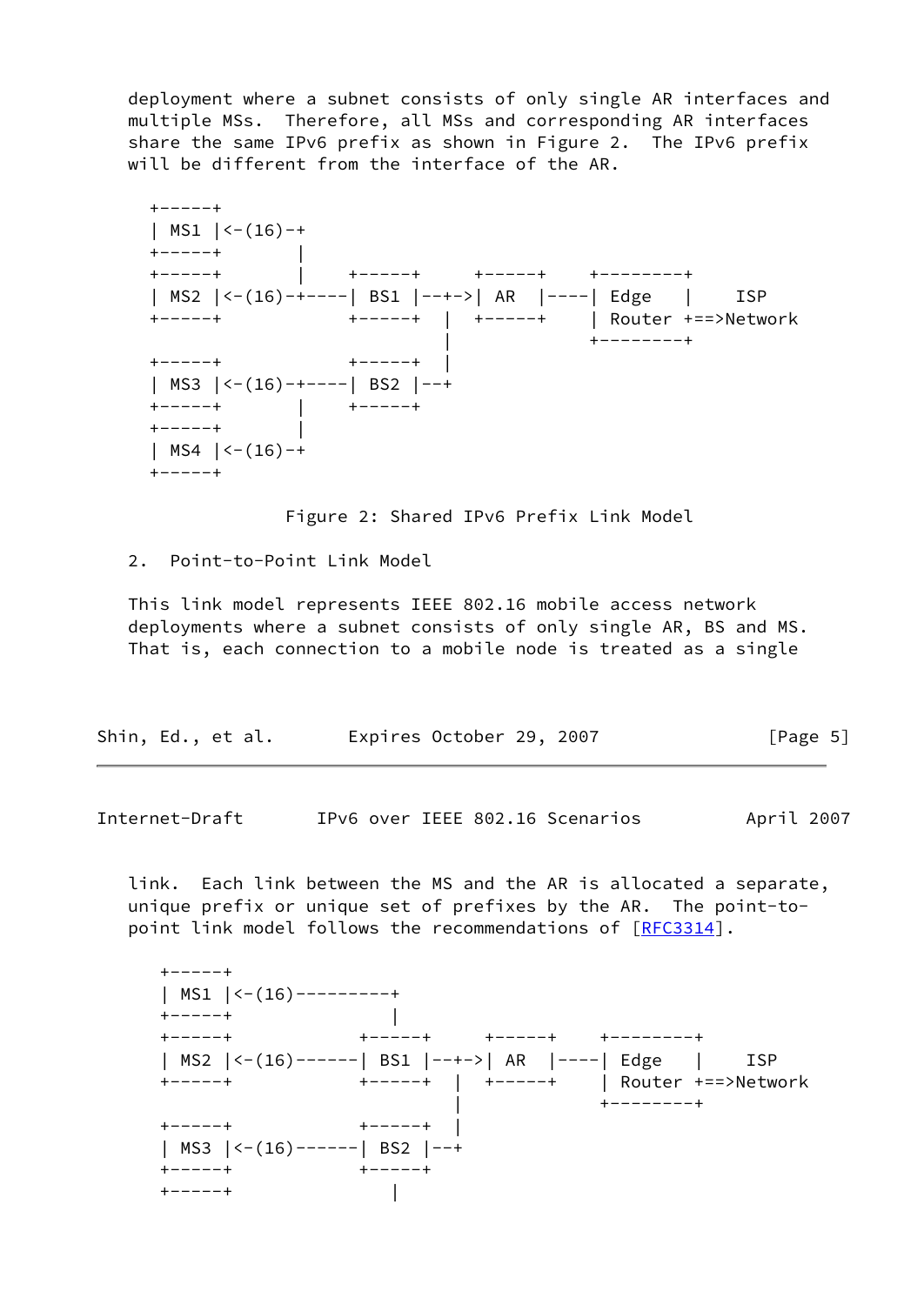|  $MS4$  |  $\left(- (16)$  ---------+ +-----+

Figure 3: Point-to-Point Link Model

### <span id="page-6-0"></span>[2.2.1.1](#page-6-0). IPv6 Related Infrastructure Changes

 IPv6 will be deployed in this scenario by upgrading the following devices to dual-stack: MS, AR and ER. In this scenario, IEEE 802.16 BSs have only MAC and PHY layers without router functionality and operate as a bridge. The BS should support IPv6 classifiers as specified in [\[IEEE802.16\]](#page-4-2). However, if IPv4 stack is loaded to them for management and configuration purposes, it is expected that BS should be upgraded by implementing IPv6 stack, too.

### <span id="page-6-1"></span>[2.2.1.2](#page-6-1). Addressing

 An IPv6 MS has two possible options to get an IPv6 address. These options will be equally applied to the other scenario below [\(Section](#page-9-0) [2.2.2](#page-9-0)).

 1. An IPv6 MS can get the IPv6 address from an access router using stateless auto-configuration. In this case, router discovery and DAD operation should be properly operated over an IEEE 802.16 link.

 2. An IPv6 MS can use DHCPv6 to get an IPv6 address from the DHCPv6 server. In this case, the DHCPv6 server would be located in the service provider core network and the AR should provide a DHCPv6 relay agent. This option is similar to what we do today in case of DHCPv4.

 In this scenario, a router and multiple BSs form an IPv6 subnet and a single prefix is allocated to all the attached MSs. All MSs attached

| Shin, Ed., et al.<br>Expires October 29, 2007 | [Page 6] |
|-----------------------------------------------|----------|
|-----------------------------------------------|----------|

Internet-Draft IPv6 over IEEE 802.16 Scenarios April 2007

to same AR can be on the same IPv6 link.

 As for the prefix assignment, in case of the shared IPv6 prefix link model, one or more IPv6 prefixes are assigned to the link and hence shared by all the nodes that are attached to the link. In the point to-point link model, the AR assigns a unique prefix or a set of unique prefixes for each MS. Prefix delegation can be required if networks exist behind an MS.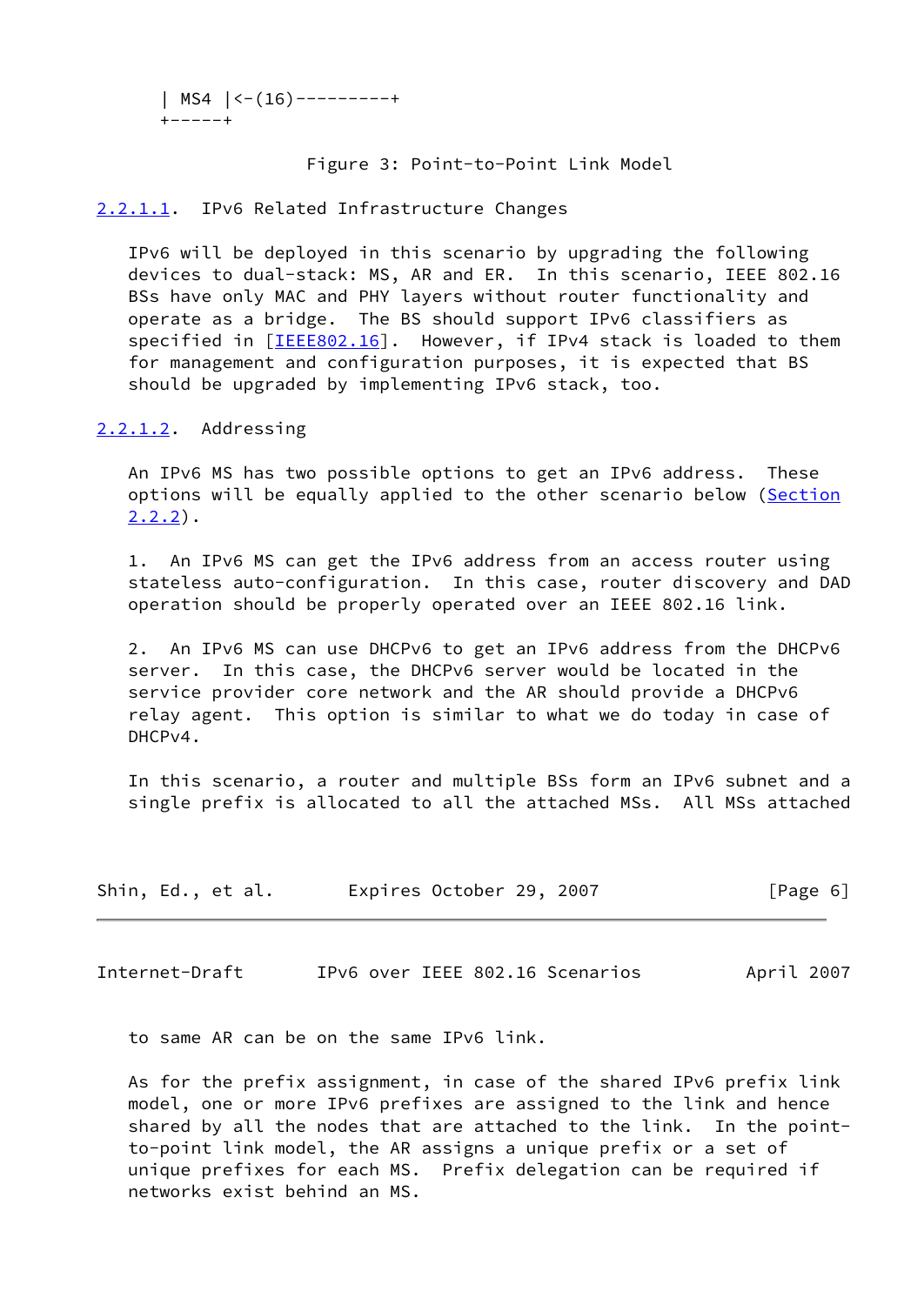### <span id="page-7-0"></span>[2.2.1.3](#page-7-0). IPv6 Transport

 In an IPv6 subnet, there are always two underlying links: one is the IEEE 802.16 wireless link between the MS and BS, and the other is a wired link between the BS and AR.

 If stateless auto-configuration is used to get an IPv6 address, router discovery and DAD operation should be properly operated over IEEE 802.16 links. In case of the shared IPv6 prefix link model, the DAD [\[RFC2461](https://datatracker.ietf.org/doc/pdf/rfc2461)] does not adapt well to the 802.16 air interface as there is no native multicast support. An optimization, called Relay DAD, may be required to perform DAD. However, in case of the point to-point link model, DAD is easy since each connection to a MN is treated as a unique IPv6 link.

 Note that in this scenario IPv6 CS [[I-D.ietf-16ng-ipv6-over-ipv6cs](#page-19-2)] may be more appropriate than Ethernet CS [I-D.ietf-16ng-ip-over ethernet-over-802.16] to transport IPv6 packets, since there is some overhead of Ethernet CS (e.g., Ethernet header) under mobile access environments. However, when PHS (Payload Header Suppression) is deployed it mitigates this overhead through the compression of packet headers.

 Simple or complex network equipment may constitute the underlying wired network between the AR and the ER. If the IP-aware equipment between the AR and the ER does not support IPv6, the service providers can deploy IPv6-in-IPv4 tunneling mechanisms to transport IPv6 packets between the AR and the ER.

 The service providers are deploying tunneling mechanisms to transport IPv6 over their existing IPv4 networks as well as deploying native IPv6 where possible. Native IPv6 should be preferred over tunneling mechanisms as native IPv6 deployment options might be more scalable and provide the required service performance. Tunneling mechanisms should only be used when native IPv6 deployment is not an option. This can be equally applied to other scenarios below [\(Section 2.2.2\)](#page-9-0).

Shin, Ed., et al. Expires October 29, 2007 [Page 7]

| Internet-Draft |  | IPv6 over IEEE 802.16 Scenarios | April 2007 |  |
|----------------|--|---------------------------------|------------|--|
|                |  |                                 |            |  |

<span id="page-7-1"></span>[2.2.1.4](#page-7-1). Routing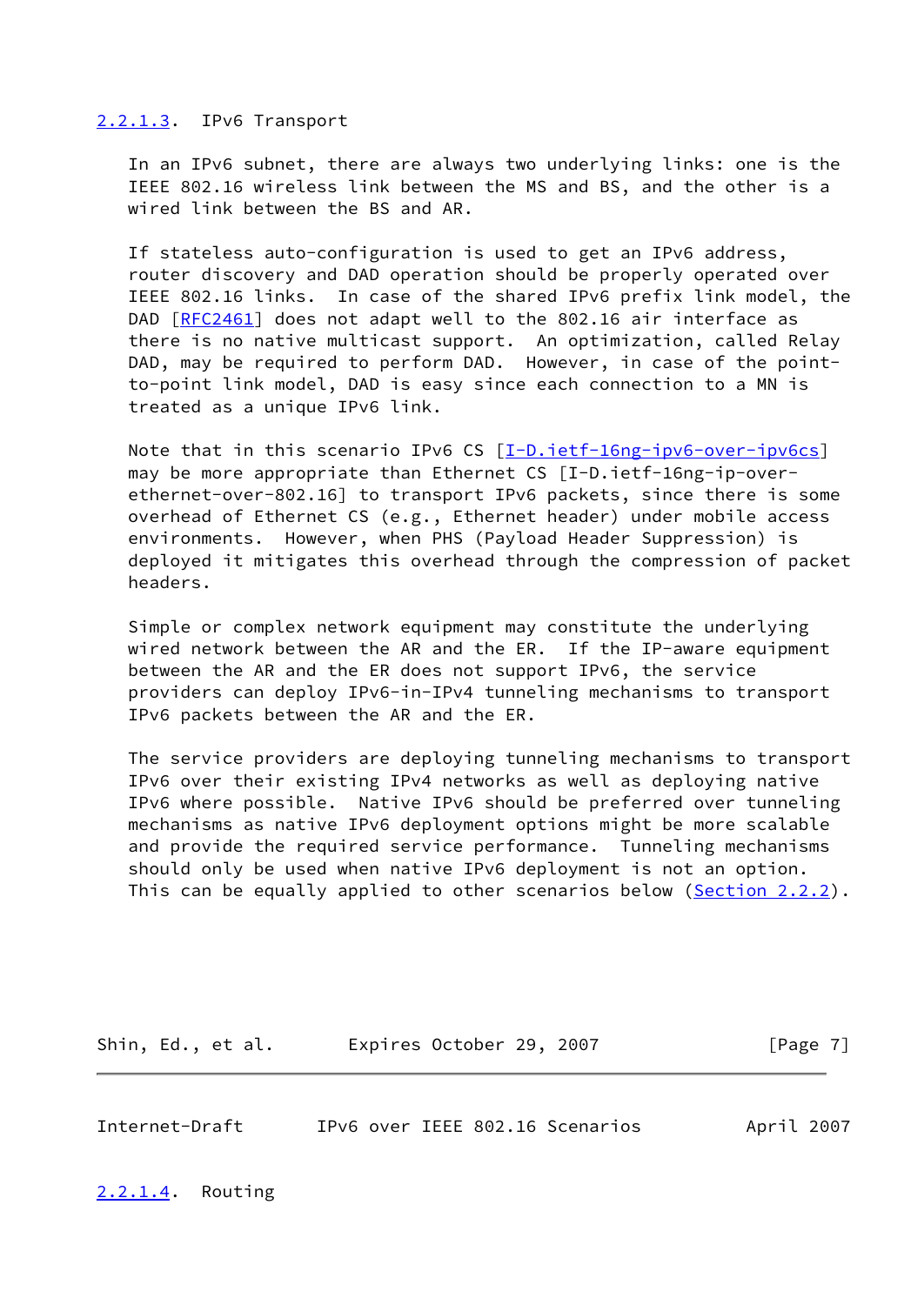In general, the MS is configured with a default route that points to the AR. Therefore, no routing protocols are needed on the MS. The MS just sends to the AR using the default route.

 The AR can configure multiple links to ER for network reliability. The AR should support IPv6 routing protocols such as OSPFv3 [\[RFC2740](https://datatracker.ietf.org/doc/pdf/rfc2740)] or IS-IS for IPv6 when connected to the ER with multiple links.

 The ER runs the IGP such as OSPFv3 or IS-IS for IPv6 in the service provider network. The routing information of the ER can be redistributed to the AR. Prefix summarization should be done at the ER.

<span id="page-8-0"></span>[2.2.1.5](#page-8-0). Mobility

 As for mobility management, the movement between BSs is handled by Mobile IPv6 [\[RFC3775](https://datatracker.ietf.org/doc/pdf/rfc3775)], if it requires a subnet change. Also, in certain cases (e.g., fast handover [I-D.ietf-mipshop-fmipv6 rfc4068bis]) the link mobility information must be available for facilitating the layer 3 handoff procedure.

 Mobile IPv6 defines that movement detection uses Neighbor Unreachability Detection to detect when the default router is no longer bidirectionally reachable, in which case the mobile node must discover a new default router. Periodic Router Advertisements for reachability and movement detection may be unnecessary because the IEEE 802.16 MAC provides the reachability by its Ranging procedure and the movement detection by the Handoff procedure.

 IEEE 802.16 defines L2 triggers in case the refresh of an IP address is required during the handoff. Though a handoff has occurred, an additional router discovery procedure is not required in case of intra-subnet handoff. Also, faster handoff may occur by the L2 trigger in case of inter-subnet handoff.

Also, [[IEEE802.16g](#page-20-0)] which is under-developed defines L2 triggers for link status such as link-up, link-down, handoff-start. These L2 triggers may make the Mobile IPv6 procedure more efficient and faster. In addition, Mobile IPv6 Fast Handover assumes the support from link- layer technology, but the particular link-layer information being available, as well as the timing of its availability (before, during or after a handover has occurred), differs according to the particular link-layer technology in use. This issue is also being discussed in [[I-D.ietf-mipshop-fh80216e\]](#page-19-3).

In addition, due to the problems caused by the existence of multiple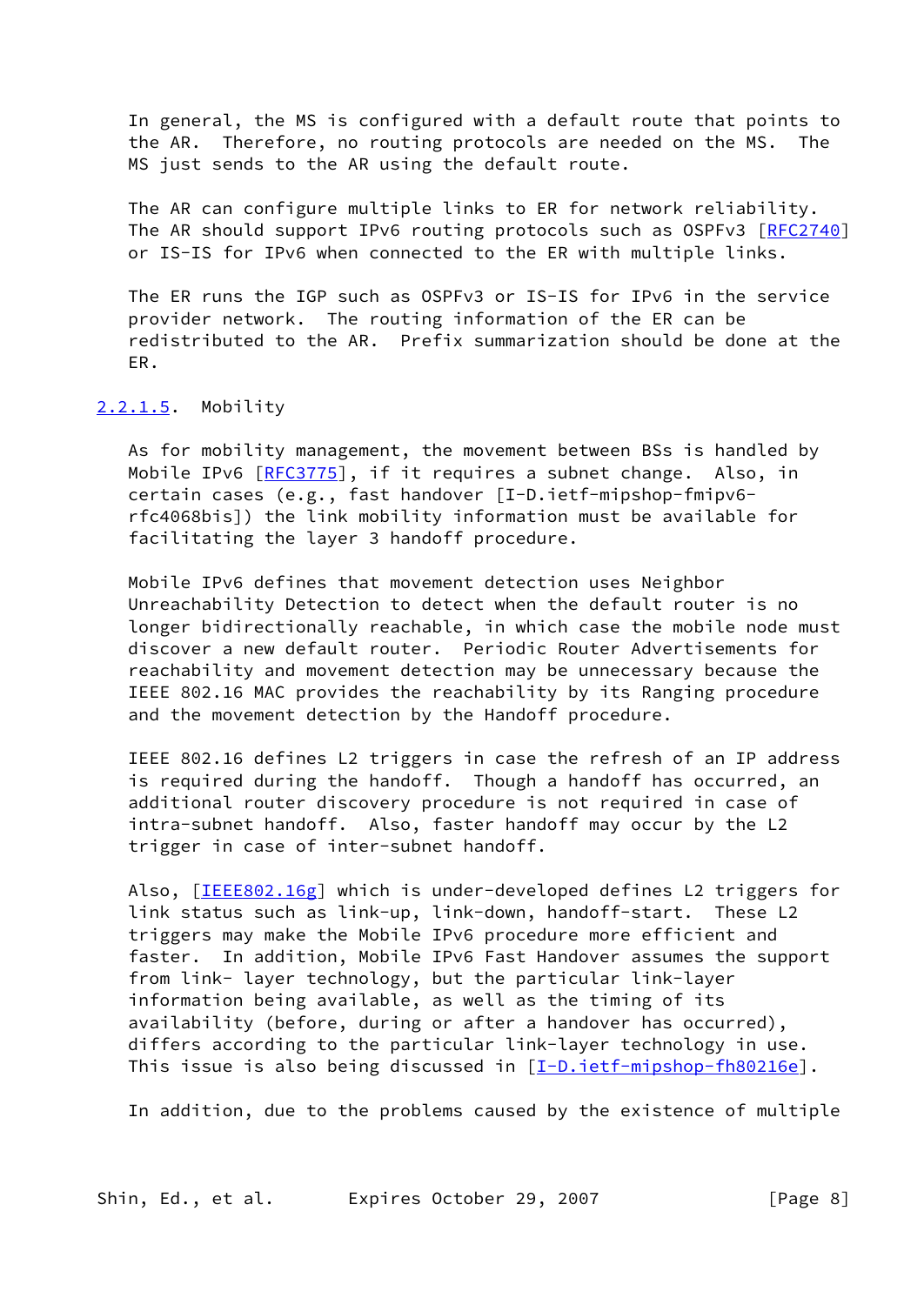<span id="page-9-1"></span>convergence sublayers [[RFC4840](https://datatracker.ietf.org/doc/pdf/rfc4840)], the mobile access scenarios need solutions about how roaming will work when forced to move from one CS to another (e.g., IPv6 CS to Ethernet CS). Note that, at this phase this issue is the out of scope of this document. It should be also discussed in the 16ng WG.

<span id="page-9-0"></span>[2.2.2](#page-9-0). Fixed/Nomadic Deployment Scenarios

 The IEEE 802.16 access networks can provide plain Ethernet end-to-end connectivity. Wireless DSL deployment model is an example of a fixed/nomadic IPv6 deployment of IEEE 802.16. Many wireless Internet service providers (Wireless ISPs) have planned to use IEEE 802.16 for the purpose of high quality broadband wireless services. A company can use IEEE 802.16 to build up a mobile office. Wireless Internet spreading through a campus or a cafe can be also implemented with it. The distinct point of this use case is that it can use the unlicensed (2.4 & 5 GHz) band as well as the licensed (2.6 & 3.5GHz) band. By using the unlicensed band, an IEEE 802.16 BS might be used just as a wireless switch/hub which a user purchases to build a private wireless network in his/her home or laboratory.

 Under fixed access model, the IEEE 802.16 BS will be deployed using an IP backbone rather than a proprietary backend like cellular systems. Thus, many IPv6 functionalities such as [[RFC2461](https://datatracker.ietf.org/doc/pdf/rfc2461)], [\[RFC2462](https://datatracker.ietf.org/doc/pdf/rfc2462)] will be preserved when adopting IPv6 to IEEE 802.16 devices.

 +-----+ +-----+ +-----+ ISP 1 | SS1 |<-(16)+ +->| AR1 |----| ER1 |===>Network  $|$  SS1 | < - (16) +<br>+-----+  $|$  +-----+ | +-----+ | | SS2 |<-(16)+-----| BS1 |--| +-----+ +-----+ | +-----+ +-----+ ISP 2 +->| AR2 |----| ER2 |===>Network +-----+ +-----+ +-----+ | +-----+ +-----+ |Hosts|<-->|SS/GW|<-(16)------| BS2 |--+ +-----+ +-----+ +-----+ This network behind SS may exist

### Figure 4: Fixed/Nomadic Deployment Scenario

 This scenario also represents IEEE 802.16 network deployment where a subnet consists of multiple MSs and multiple interfaces of the multiple BSs. Multiple access routers can exist. There exist multiple hosts behind an SS (networks behind an SS may exist). When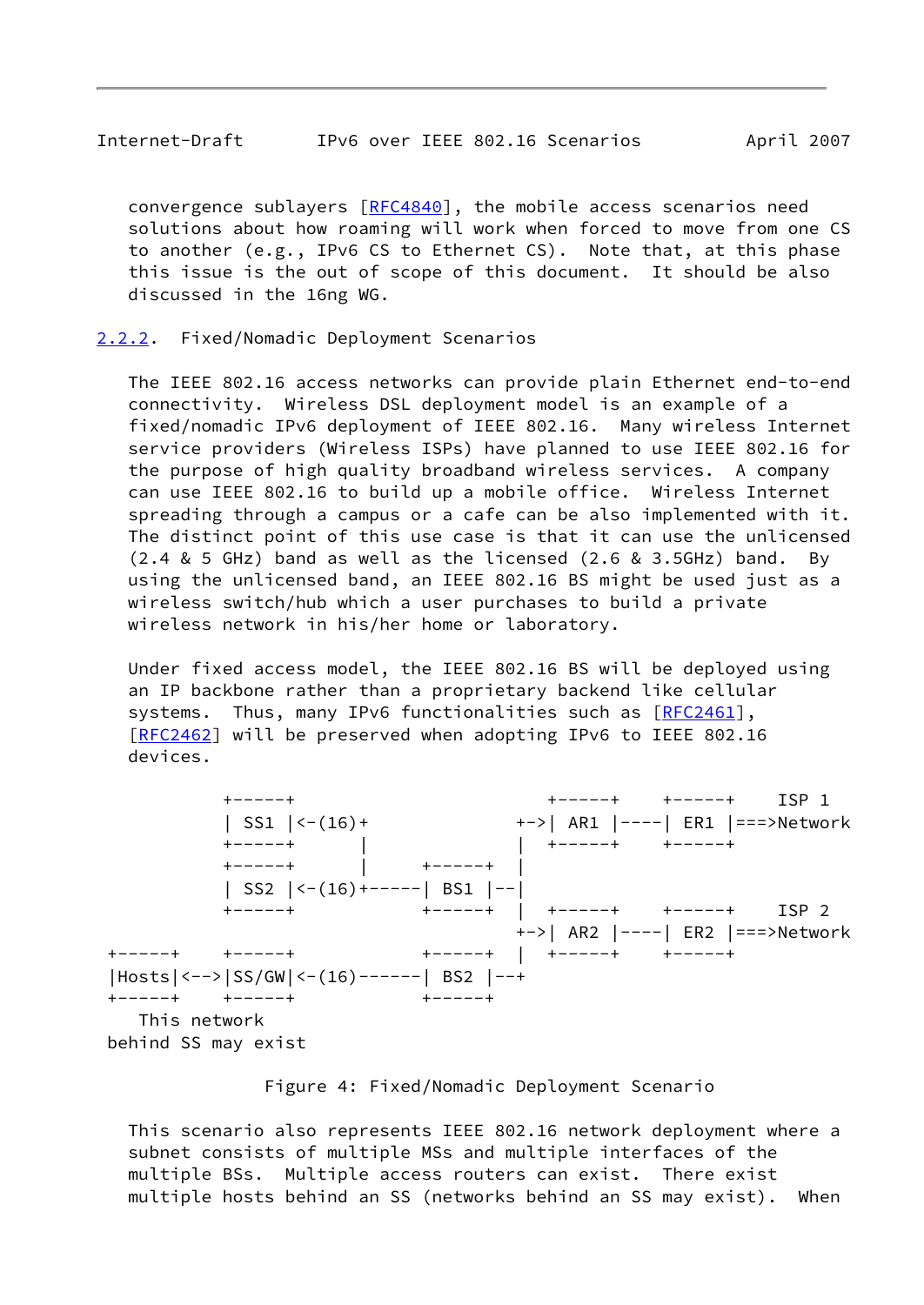802.16 access networks are widely deployed as in a WLAN, this case should be also considered. The Hot-zone deployment model falls

Shin, Ed., et al. Expires October 29, 2007 [Page 9]

Internet-Draft IPv6 over IEEE 802.16 Scenarios April 2007

within this case.

 While Figure 4 illustrates a generic deployment scenario, the following Figure 5 shows in more detail how an existing DSL ISP would integrate the 802.16 access network into its existing infrastructure.



Figure 5: Integration of 802.16 access into DSL infrastructure

 In this approach the 802.16 BS is acting as a DSLAM (Digital Subscriber Line Access Multiplexer). On the network side, the BS is connected to an Ethernet bridge which can be separate equipment or integrated into the BRAS (Broadband Remote Access Server).

## <span id="page-10-0"></span>[2.2.2.1](#page-10-0). IPv6 Related Infrastructure Changes

 IPv6 will be deployed in this scenario by upgrading the following devices to dual-stack: MS, AR, ER, and the Ethernet Bridge. The BS should support IPv6 classifiers as specified in [\[IEEE802.16\]](#page-4-2). However, if a IPv4 stack is loaded to them for management and configuration purpose, it is expected that the BS should be upgraded by implementing an IPv6 stack, too.

 The BRAS in Figure 5 is providing the functionality of the AR. An Ethernet bridge is necessary for protecting the BRAS from 802.16 link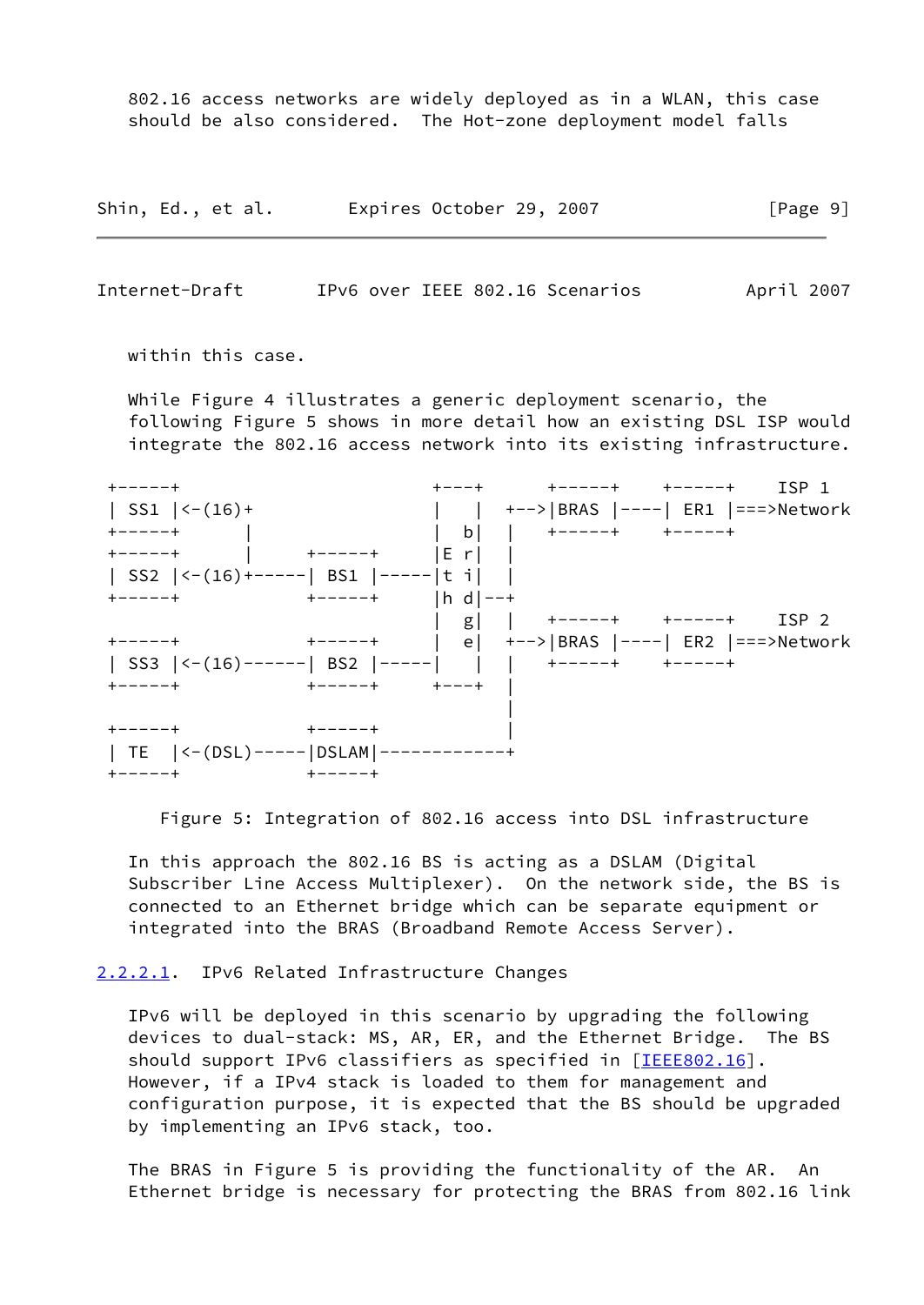layer peculiarities. The Ethernet bridge relays all traffic received through the BS to its network side port(s) connected to the BRAS. Any traffic received from the BRAS is relayed to the appropriate BS. Since the 802.16 MAC layer has no native support for multicast (and broadcast) in the uplink direction, the Ethernet bridge will implement multicast (and broadcast) by relaying the multicast frame received from the MS to all of its ports. The Ethernet bridge may also provide some IPv6 specific functions to increase link efficiency of the 802.16 radio link (see  $Section 2.2.2.3$ ).

| Shin, Ed., et al. | Expires October 29, 2007 | [Page 10] |
|-------------------|--------------------------|-----------|
|-------------------|--------------------------|-----------|

<span id="page-11-0"></span>Internet-Draft IPv6 over IEEE 802.16 Scenarios April 2007

# <span id="page-11-2"></span>[2.2.2.2](#page-11-2). Addressing

 One or more IPv6 prefixes can be shared to all the attached MSs. Prefix delegation can be required if networks exist behind the SS.

### <span id="page-11-1"></span>[2.2.2.3](#page-11-1). IPv6 Transport

 Note that in this scenario Ethernet CS [I-D.ietf-16ng-ip-over ethernet-over-802.16] may be more appropriate than IPv6 CS [I-D.ietf- 16ng-ipv6-over-ipv6cs] to transport IPv6 packets, since the scenario needs to support plain Ethernet end-to-end connectivity. However, the IPv6 CS can also be supported. The MS and BS will consider the connections between the peer IP CSs at the MS and BS to form a point to point link. In the Ethernet CS case, an Ethernet bridge may provide implementation of an authoritative address cache and Relay DAD. An Authoritative address cache is a mapping between the IPv6 address and the MAC addresses of all attached MSs.

 The bridge builds its authoritative address cache by parsing the IPv6 Neighbor Discovery messages used during address configuration (DAD). Relay DAD means that the Neighbor Solicitation message used in the DAD process will be relayed only to the MS which already has configured the solicited address as its own address (if such an MS exist at all).

## <span id="page-11-3"></span>[2.2.2.4](#page-11-3). Routing

 In this scenario, IPv6 multi-homing considerations exist. For example, if there exist two routers to support MSs, a default router must be selected.

The Edge Router runs the IGP used in the SP network such as OSPFv3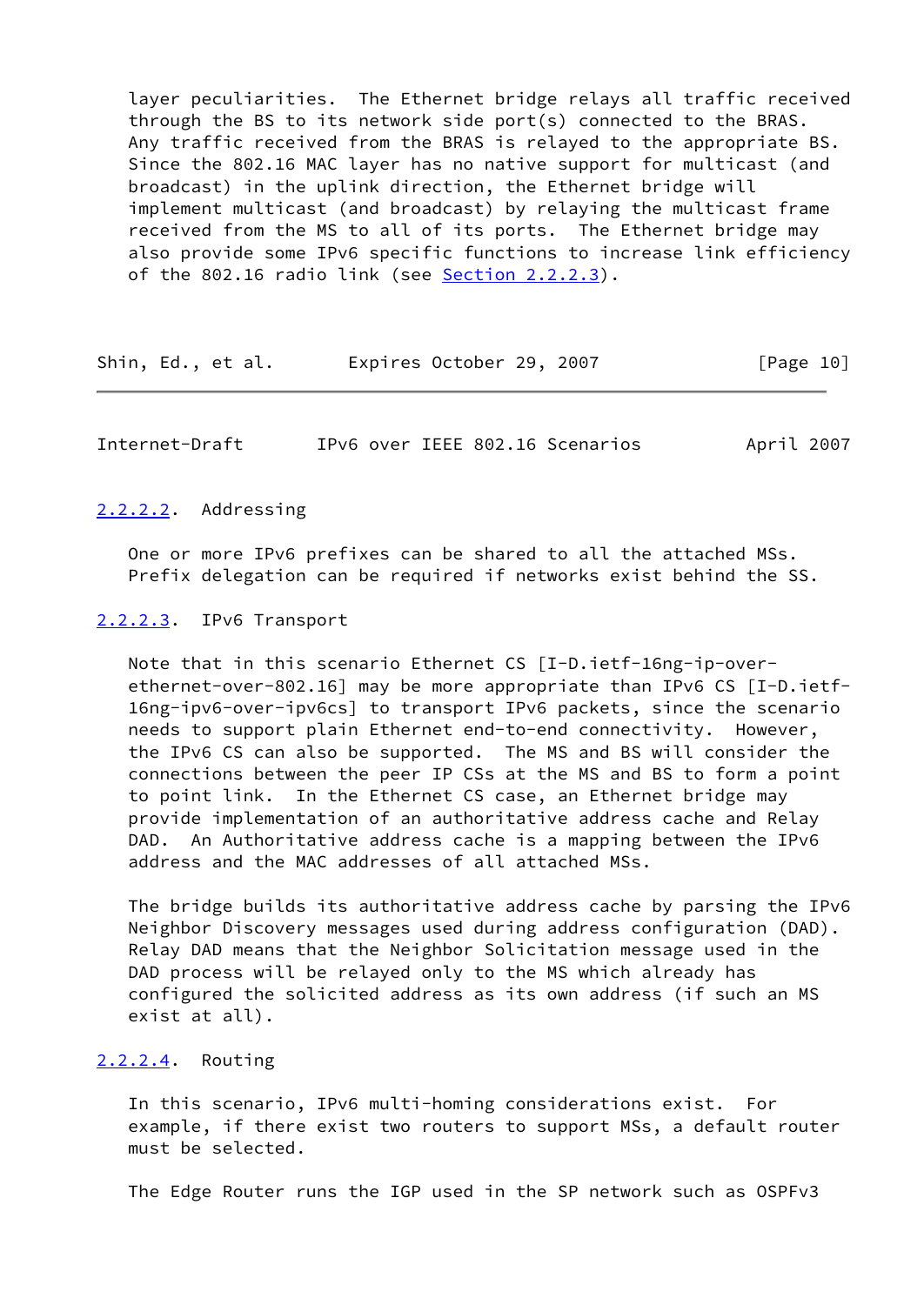[\[RFC2740](https://datatracker.ietf.org/doc/pdf/rfc2740)] or IS-IS for IPv6. The connected prefixes have to be redistributed. Prefix summarization should be done at the Edge Router.

### <span id="page-12-3"></span>[2.2.2.5](#page-12-3). Mobility

 No mobility functions are supported in the fixed access scenario. However, mobility can be supported in the radio coverage without any mobility protocol like WLAN technology. Therefore, a user can access Internet nomadically in the coverage.

### <span id="page-12-0"></span>[2.3](#page-12-0). IPv6 Multicast

 In IEEE 802.16 air link, downlink connections can be shared among multiple MSs, enabling multicast channels with multiple MSs receiving the same information from the BS. Multicast and Broadcast Service

| Shin, Ed., et al.<br>Expires October 29, 2007 | [Page 11] |
|-----------------------------------------------|-----------|
|-----------------------------------------------|-----------|

<span id="page-12-2"></span>Internet-Draft IPv6 over IEEE 802.16 Scenarios April 2007

 (MBS) may be used to efficiently implement multicast. However, it is not clear how to do this, as currently CID is assigned by BS, but in MBS it should be done at an AR and it's network scope. It is not clear how this mapping will happen for MBS, so MBS discussions have been postponed in WiMax for now. Note that it should be intensively researched later, since MBS will be one of the killer services in IEEE 802.16 networks.

 In order to support multicast services in IEEE 802.16, Multicast Listener Discovery (MLD) [\[RFC2710](https://datatracker.ietf.org/doc/pdf/rfc2710)] must be supported between the MS and AR. Also, the inter-working with IP multicast protocols and MBS should be considered.

 MBS defines Multicast and Broadcast Services, but actually, MBS seems to be a broadcast service, not multicasting. MBS adheres to broadcast services, while traditional IP multicast schemes define multicast routing using a shared tree or source-specific tree to deliver packets efficiently.

 In IEEE 802.16 networks, two types of access to MBS may be supported: single-BS access and multi-BS access. Therefore, these two types of services may be roughly mapped into Source-Specific Multicast.

<span id="page-12-1"></span>[2.4](#page-12-1). IPv6 QoS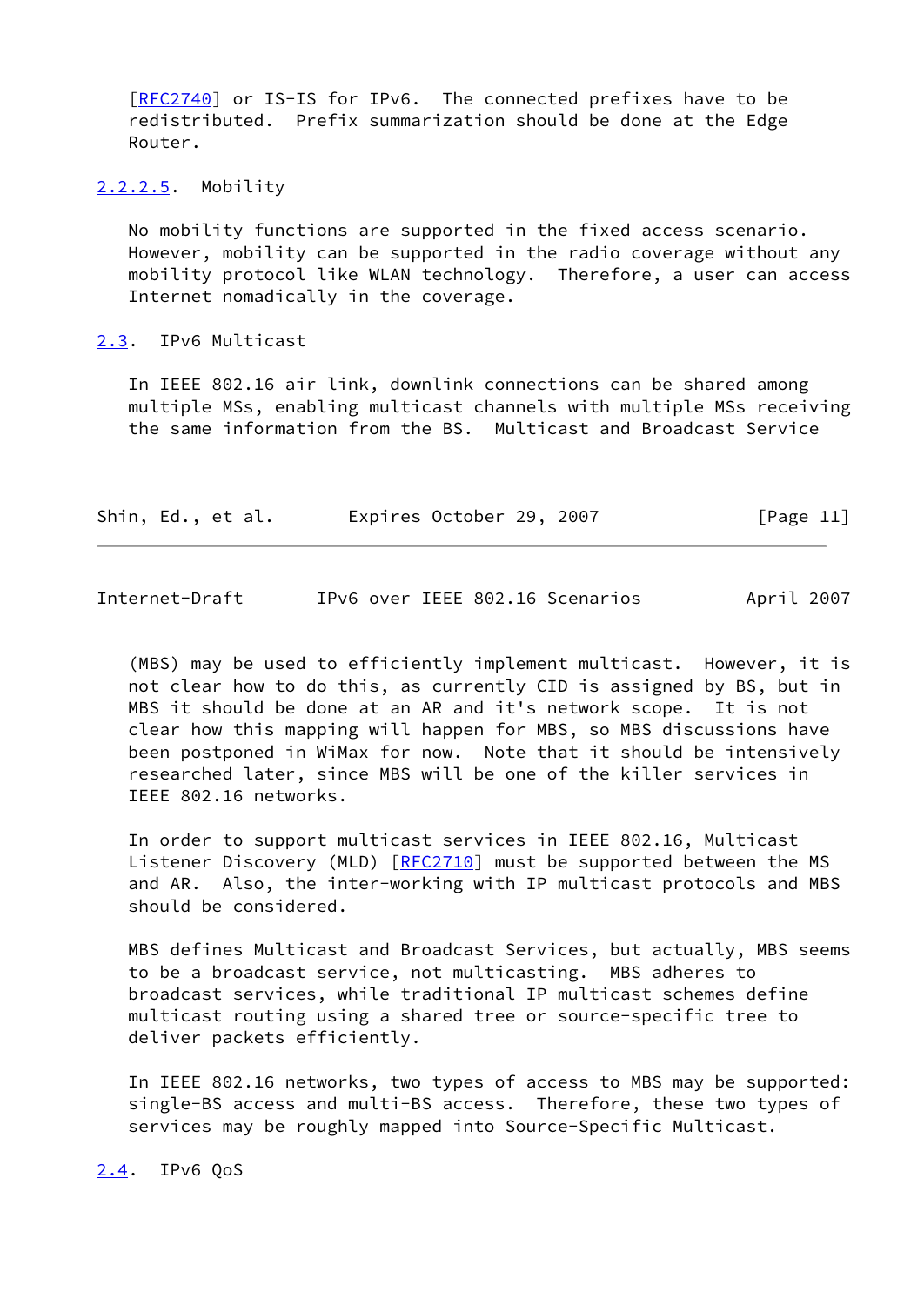In IEEE 802.16 networks, a connection is unidirectional and has a QoS specification. The 802.16 supported QoS has different semantics from IP QoS (e.g., diffserv). Mapping CID to Service Flow IDentifier (SFID) defines QoS parameters of the service flow associated with that connection. In order to interwork with IP QoS, IP QoS (e.g., diffserv, or flow label for IPv6) mapping to IEEE 802.16 link specifics should be provided.

### <span id="page-13-0"></span>[2.5](#page-13-0). IPv6 Security

 When initiating the connection, an MS is authenticated by the AAA server located at its service provider network. All the parameters related to authentication (username, password and etc.) are forwarded by the BS to the AAA server. The AAA server authenticates the MSs and when an MS is once authenticated and associated successfully with BS, IPv6 an address will be acquired by the MS through stateless autoconfiguration or DHCPv6. Note the initiation and authentication process is the same as used in IPv4.

 IPsec is a fundamental part of IPv6. Unlike IPv4, IPsec for IPv6 may be used within the global end-to-end architecture. But, we do not have PKIs across organizations and IPsec is not integrated with IEEE 802.16 network mobility management.

| Shin, Ed., et al. | Expires October 29, 2007 |  | [Page 12] |
|-------------------|--------------------------|--|-----------|
|-------------------|--------------------------|--|-----------|

<span id="page-13-2"></span>Internet-Draft IPv6 over IEEE 802.16 Scenarios April 2007

 IEEE 802.16 network threats may be different from IPv6 and IPv6 transition threat models [\[I-D.ietf-v6ops-security-overview](#page-19-4)]. It should be also discussed.

<span id="page-13-1"></span>[2.6](#page-13-1). IPv6 Network Management

 [IEEE802.16f] includes the management information base for IEEE 802.16 networks. For IPv6 network management, the necessary instrumentation (such as MIBs, NetFlow Records, etc) should be available.

 Upon entering the network, an MS is assigned three management connections in each direction. These three connections reflect the three different QoS requirements used by different management levels. The first of these is the basic connection, which is used for the transfer of short, time-critical MAC management messages and radio link control (RLC) messages. The primary management connection is used to transfer longer, more delay-tolerant messages such as those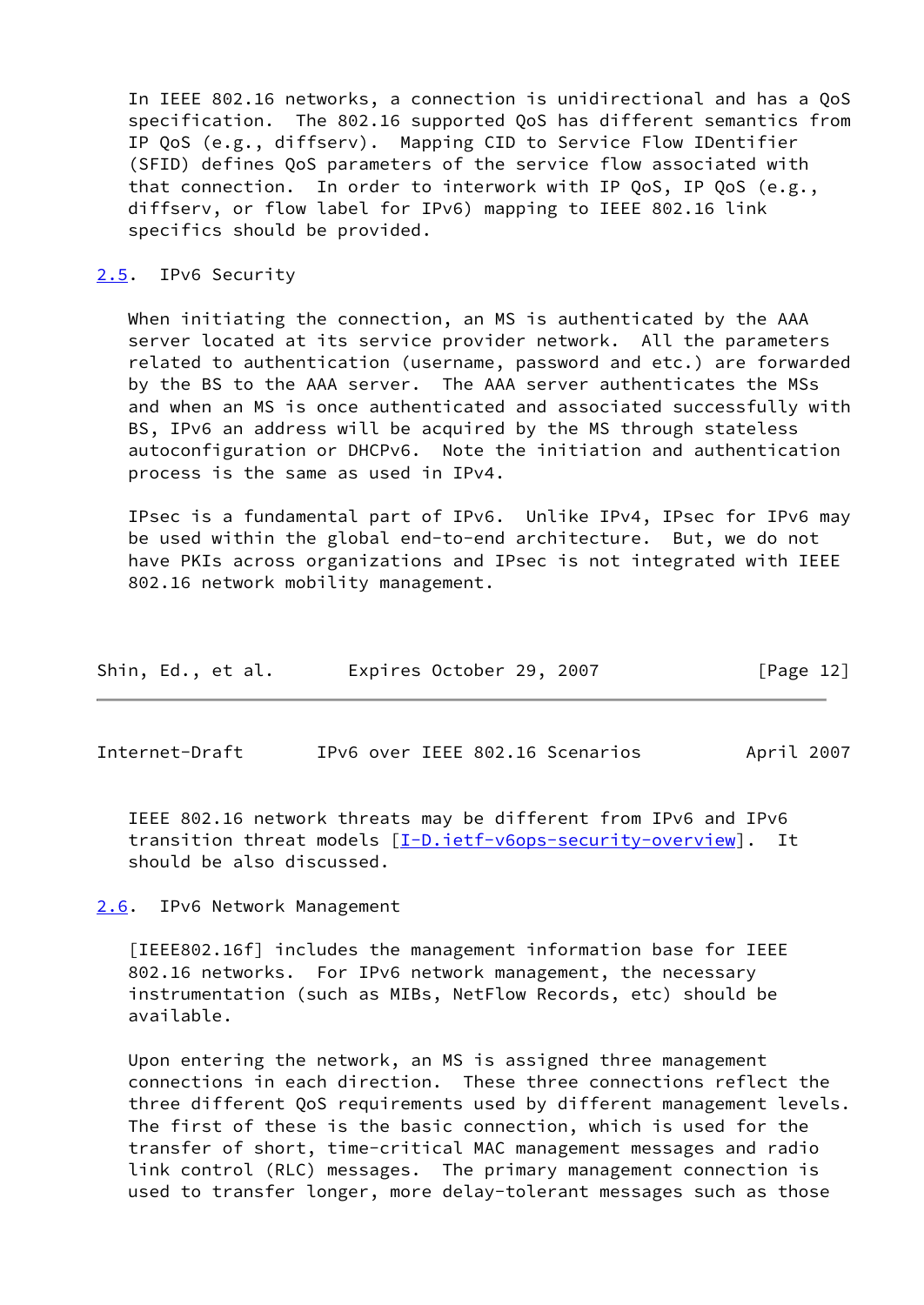used for authentication and connection setup. The secondary management connection is used for the transfer of standards-based management messages such as Dynamic Host Configuration Protocol (DHCP), Trivial File Transfer Protocol (TFTP), and Simple Network Management Protocol (SNMP).

 IPv6 based IEEE 802.16 networks can be managed by IPv4 or IPv6 when network elements are implemented dual stack. For example, network management systems (NMS) can send SNMP messages by IPv4 with IPv6 related object identifiers. Also, an NMS can use IPv6 for SNMP requests and responses including IPv4 related OID.

Shin, Ed., et al. Expires October 29, 2007 [Page 13]

<span id="page-14-1"></span>Internet-Draft IPv6 over IEEE 802.16 Scenarios April 2007

<span id="page-14-0"></span>[3](#page-14-0). IANA Considerations

This document requests no action by IANA.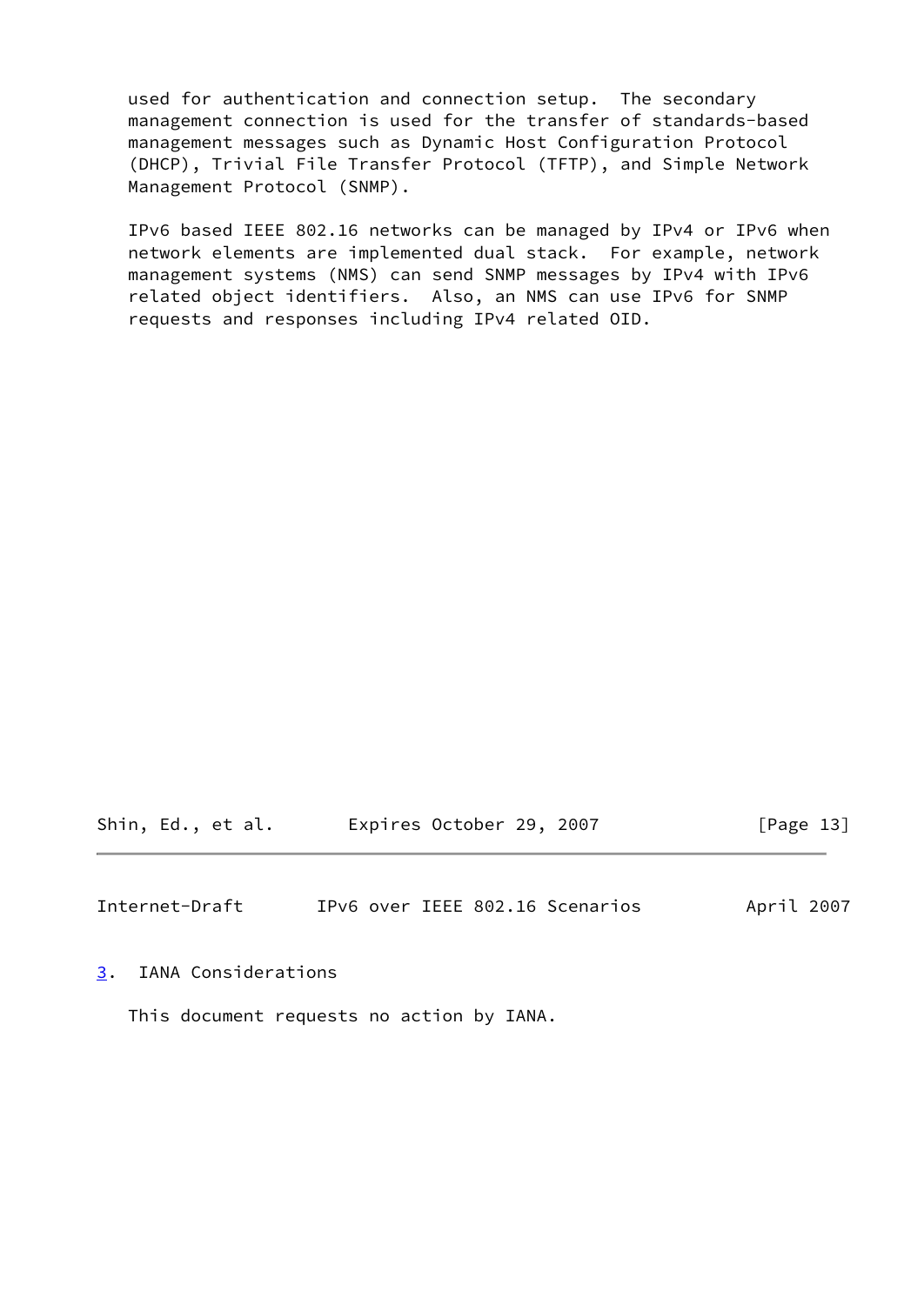| Shin, Ed., et al. | Expires October 29, 2007 | [Page 14] |
|-------------------|--------------------------|-----------|
|-------------------|--------------------------|-----------|

<span id="page-15-1"></span>Internet-Draft IPv6 over IEEE 802.16 Scenarios April 2007

<span id="page-15-0"></span>[4](#page-15-0). Security Considerations

Please refer to **Section 2.5** "IPv6 Security" technology sections for details.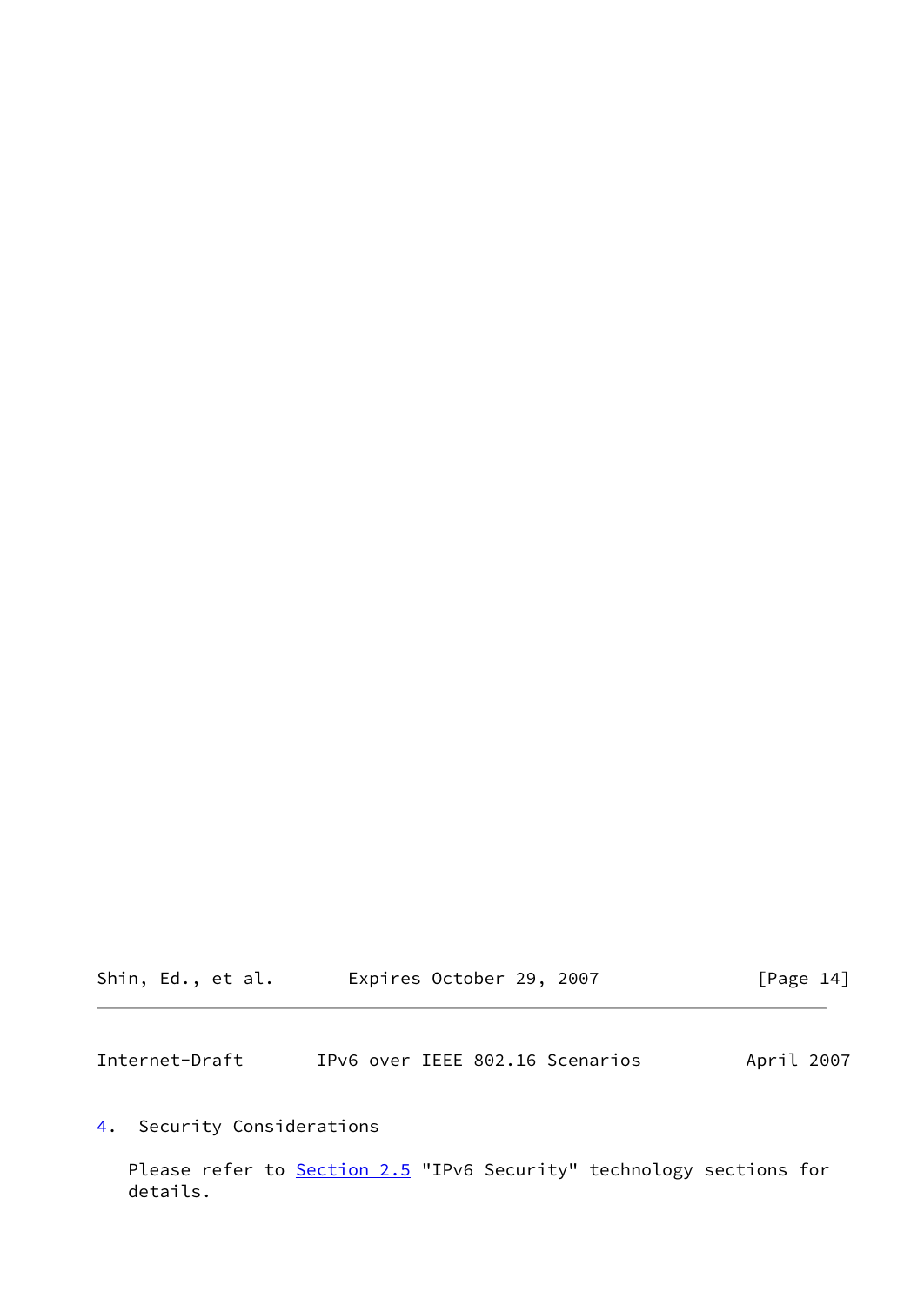Shin, Ed., et al. Expires October 29, 2007 [Page 15]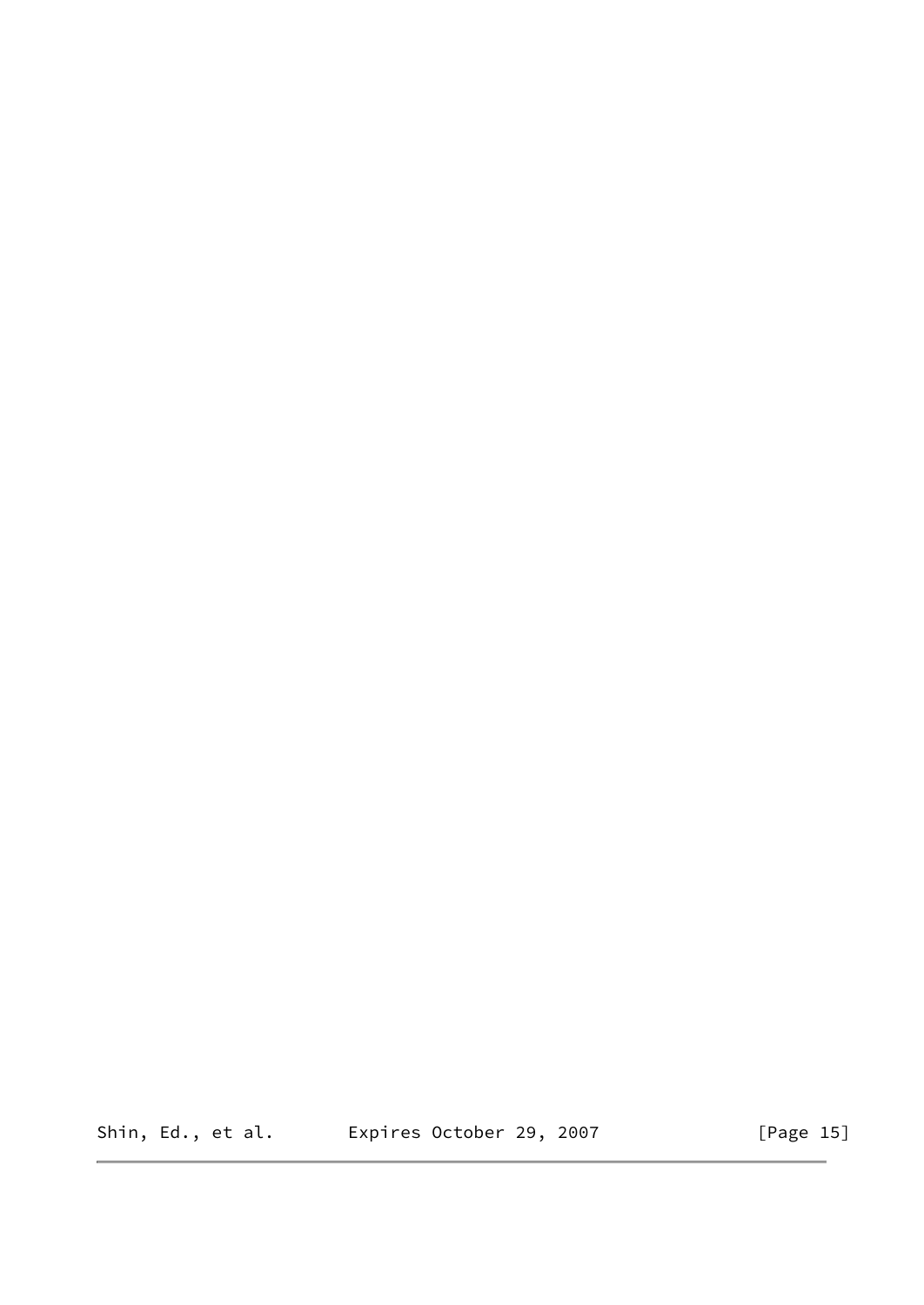<span id="page-17-1"></span><span id="page-17-0"></span>[5](#page-17-0). Acknowledgements

This work extends v6ops work on  $[REC4779]$ . We thank all the authors of the document. Special thanks are due to Maximilian Riegel, Jonne Soininen, Brian E Carpenter, Jim Bound, David Johnston, Basavaraj Patil, Byoung-Jo Kim, Eric Klein, Bruno Sousa, Jung-Mo Moon, Sangjin Jeong, and Jinhyeock Choi for extensive review of this document. We acknowledge Dominik Kaspar for proofreading the document.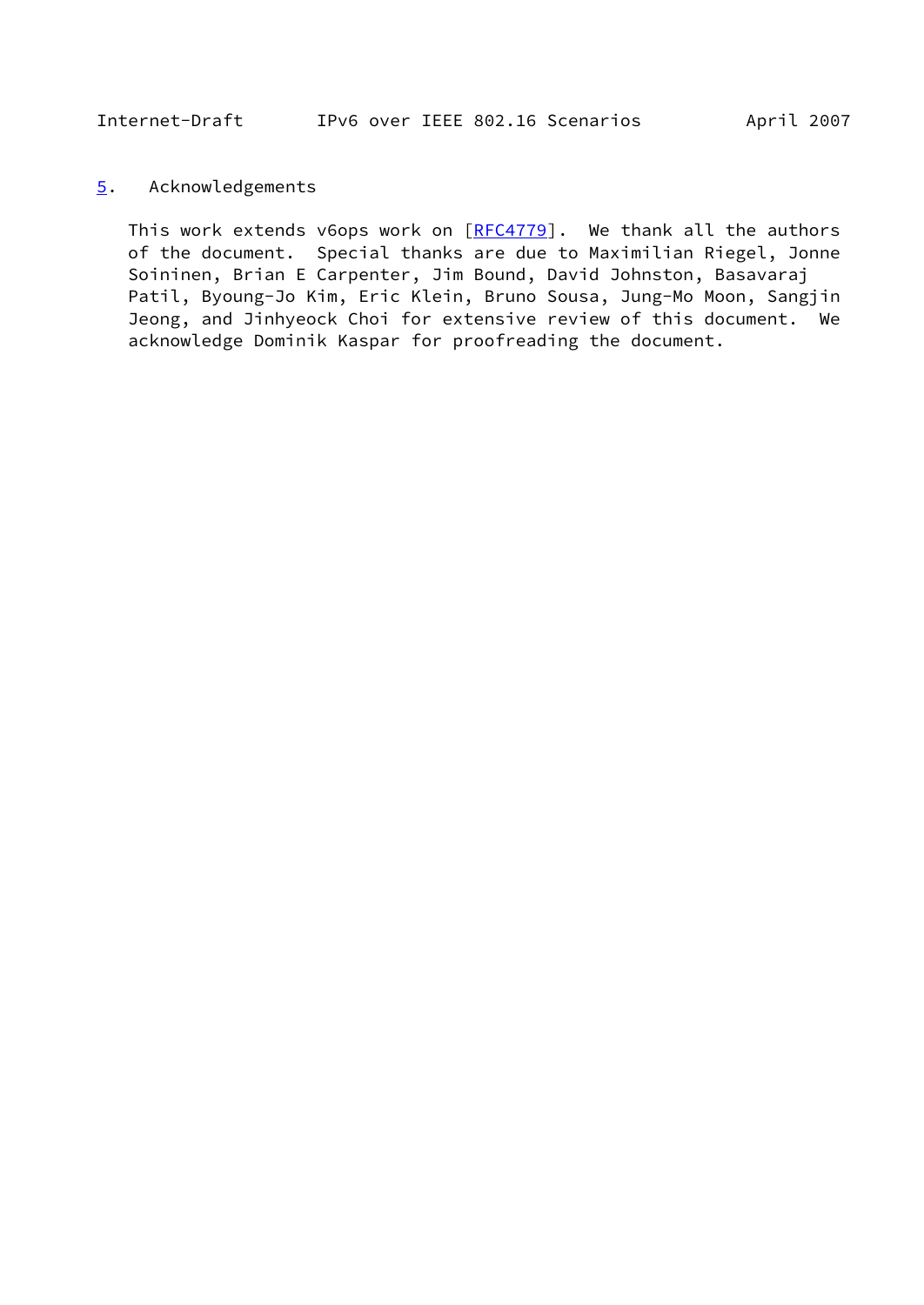### <span id="page-18-1"></span>Internet-Draft IPv6 over IEEE 802.16 Scenarios April 2007

- <span id="page-18-0"></span>[6](#page-18-0). References
- <span id="page-18-2"></span>[6.1](#page-18-2). Normative References
	- [RFC2461] Narten, T., Nordmark, E., and W. Simpson, "Neighbor Discovery for IP Version 6 (IPv6)", [RFC 2461,](https://datatracker.ietf.org/doc/pdf/rfc2461) December 1998.
	- [RFC2462] Thomson, S. and T. Narten, "IPv6 Stateless Address Autoconfiguration", [RFC 2462,](https://datatracker.ietf.org/doc/pdf/rfc2462) December 1998.
	- [RFC2710] Deering, S., Fenner, W., and B. Haberman, "Multicast Listener Discovery (MLD) for IPv6", [RFC 2710,](https://datatracker.ietf.org/doc/pdf/rfc2710) October 1999.
	- [RFC4779] Asadullah, S., Ahmed, A., Popoviciu, C., Savola, P., and J. Palet, "ISP IPv6 Deployment Scenarios in Broadband Access Networks", [RFC 4779](https://datatracker.ietf.org/doc/pdf/rfc4779), January 2007.
- <span id="page-18-3"></span>[6.2](#page-18-3). Informative References
	- [RFC2740] Coltun, R., Ferguson, D., and J. Moy, "OSPF for IPv6", [RFC 2740,](https://datatracker.ietf.org/doc/pdf/rfc2740) December 1999.
	- [RFC3314] Wasserman, M., "Recommendations for IPv6 in Third Generation Partnership Project (3GPP) Standards", [RFC 3314,](https://datatracker.ietf.org/doc/pdf/rfc3314) September 2002.
	- [RFC3775] Johnson, D., Perkins, C., and J. Arkko, "Mobility Support in IPv6", [RFC 3775](https://datatracker.ietf.org/doc/pdf/rfc3775), June 2004.
	- [RFC4840] Aboba, B., Davies, E., and D. Thaler, "Multiple Encapsulation Methods Considered Harmful", [RFC 4840](https://datatracker.ietf.org/doc/pdf/rfc4840), April 2007.

<span id="page-18-4"></span> [I-D.ietf-16ng-ps-goals] Jee, J., "IP over 802.16 Problem Statement and Goals", [draft-ietf-16ng-ps-goals-01](https://datatracker.ietf.org/doc/pdf/draft-ietf-16ng-ps-goals-01) (work in progress), February 2007.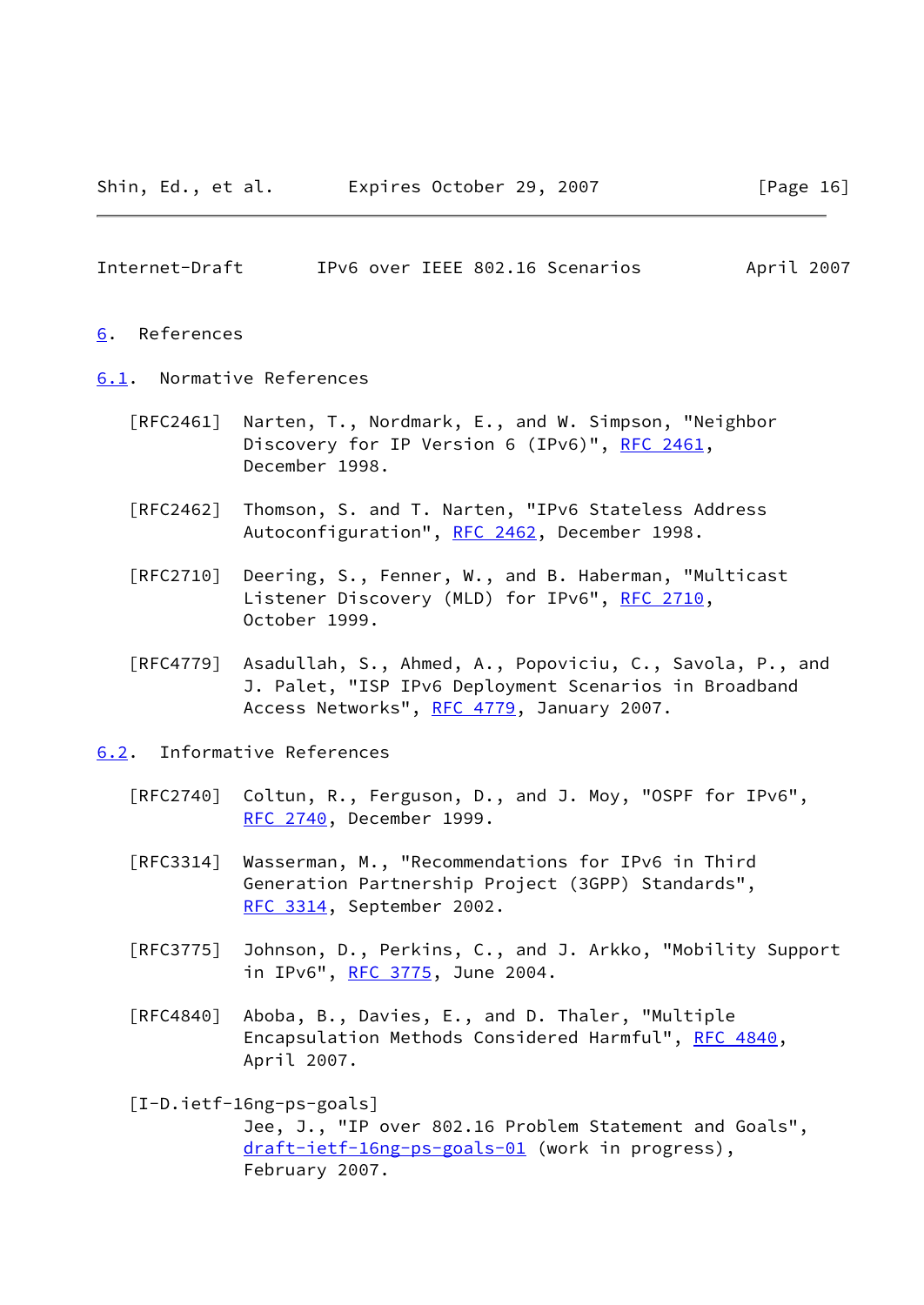<span id="page-19-4"></span><span id="page-19-3"></span><span id="page-19-2"></span><span id="page-19-1"></span><span id="page-19-0"></span> [I-D.ietf-16ng-ipv6-link-model-analysis] Madanapalli, S., "Analysis of IPv6 Link Models for 802.16 based Networks", [draft-ietf-16ng-ipv6-link-model-analysis-03](https://datatracker.ietf.org/doc/pdf/draft-ietf-16ng-ipv6-link-model-analysis-03) (work in progress), February 2007. [I-D.ietf-16ng-ipv6-over-ipv6cs] Patil, B., "IPv6 Over the IP Specific part of the Packet Shin, Ed., et al. Expires October 29, 2007 [Page 17] Internet-Draft IPv6 over IEEE 802.16 Scenarios April 2007 Convergence sublayer in 802.16 Networks", [draft-ietf-16ng-ipv6-over-ipv6cs-09](https://datatracker.ietf.org/doc/pdf/draft-ietf-16ng-ipv6-over-ipv6cs-09) (work in progress), April 2007. [I-D.ietf-16ng-ip-over-ethernet-over-802.16] Jeon, H., "Transmission of IP over Ethernet over IEEE 802.16 Networks", [draft-ietf-16ng-ip-over-ethernet-over-802.](https://datatracker.ietf.org/doc/pdf/draft-ietf-16ng-ip-over-ethernet-over-802)16-01 (work in progress), March 2007. [I-D.ietf-mipshop-fmipv6-rfc4068bis] Koodli, R., "Fast Handovers for Mobile IPv6", [draft-ietf-mipshop-fmipv6-rfc4068bis-01](https://datatracker.ietf.org/doc/pdf/draft-ietf-mipshop-fmipv6-rfc4068bis-01) (work in progress), March 2007. [I-D.ietf-mipshop-fh80216e] Jang, H., "Mobile IPv6 Fast Handovers over IEEE 802.16e Networks", [draft-ietf-mipshop-fh80216e-01](https://datatracker.ietf.org/doc/pdf/draft-ietf-mipshop-fh80216e-01) (work in progress), January 2007. [I-D.ietf-v6ops-security-overview] Davies, E., "IPv6 Transition/Co-existence Security Considerations", [draft-ietf-v6ops-security-overview-06](https://datatracker.ietf.org/doc/pdf/draft-ietf-v6ops-security-overview-06) (work in progress), October 2006. [IEEE802.16] "IEEE 802.16-2004, IEEE Standard for Local and Metropolitan Area Networks, Part 16: Air Interface for Fixed Broadband Wireless Access Systems", October 2004. [IEEE802.16e] "IEEE Standard for Local and Metropolitan Area Networks Part 16: Air Interface for Fixed and Mobile Broadband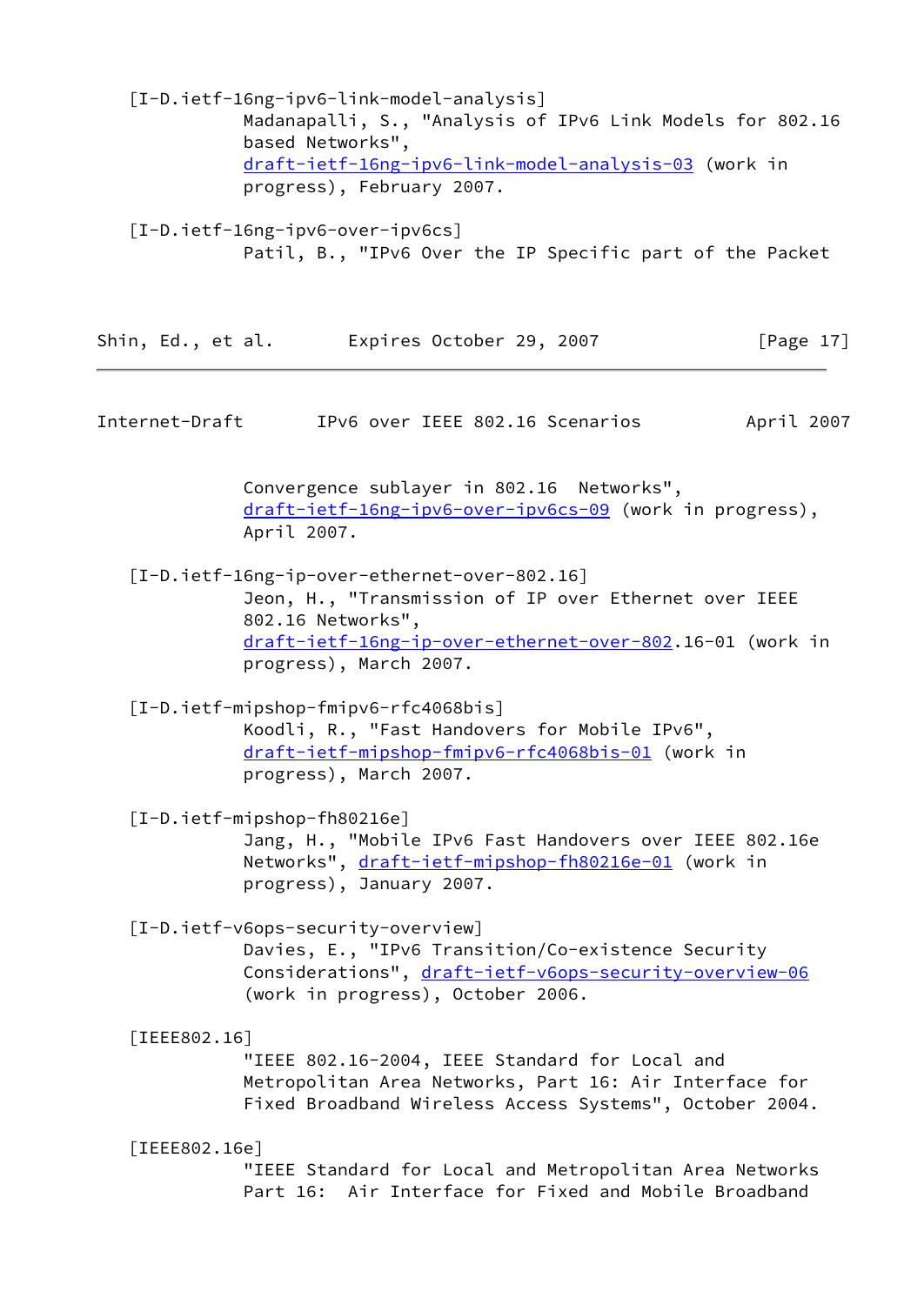Wireless Access Systems Amendment 2: Physical and Medium Access Control Layers for Combined Fixed and Mobile Operation in Licensed Bands and Corrigendum 1", February 2006.

<span id="page-20-0"></span>[IEEE802.16g]

 "Draft Amendment to IEEE Standard for Local and Metropolitan Area Networks, Part 16: Air Interface for Fixed Broadband Wireless Access Systems - Management Plane Procedures and Services", January 2007.

# [IEEE802.16f]

 "Amendment to IEEE Standard for Local and Metropolitan Area Networks, Part 16: Air Interface for Fixed Broadband Wireless Access Systems - Management Information Base",

| Shin, Ed., et al. | Expires October 29, 2007        | [Page 18]  |
|-------------------|---------------------------------|------------|
|                   |                                 |            |
| Internet-Draft    | IPv6 over IEEE 802.16 Scenarios | April 2007 |

December 2005.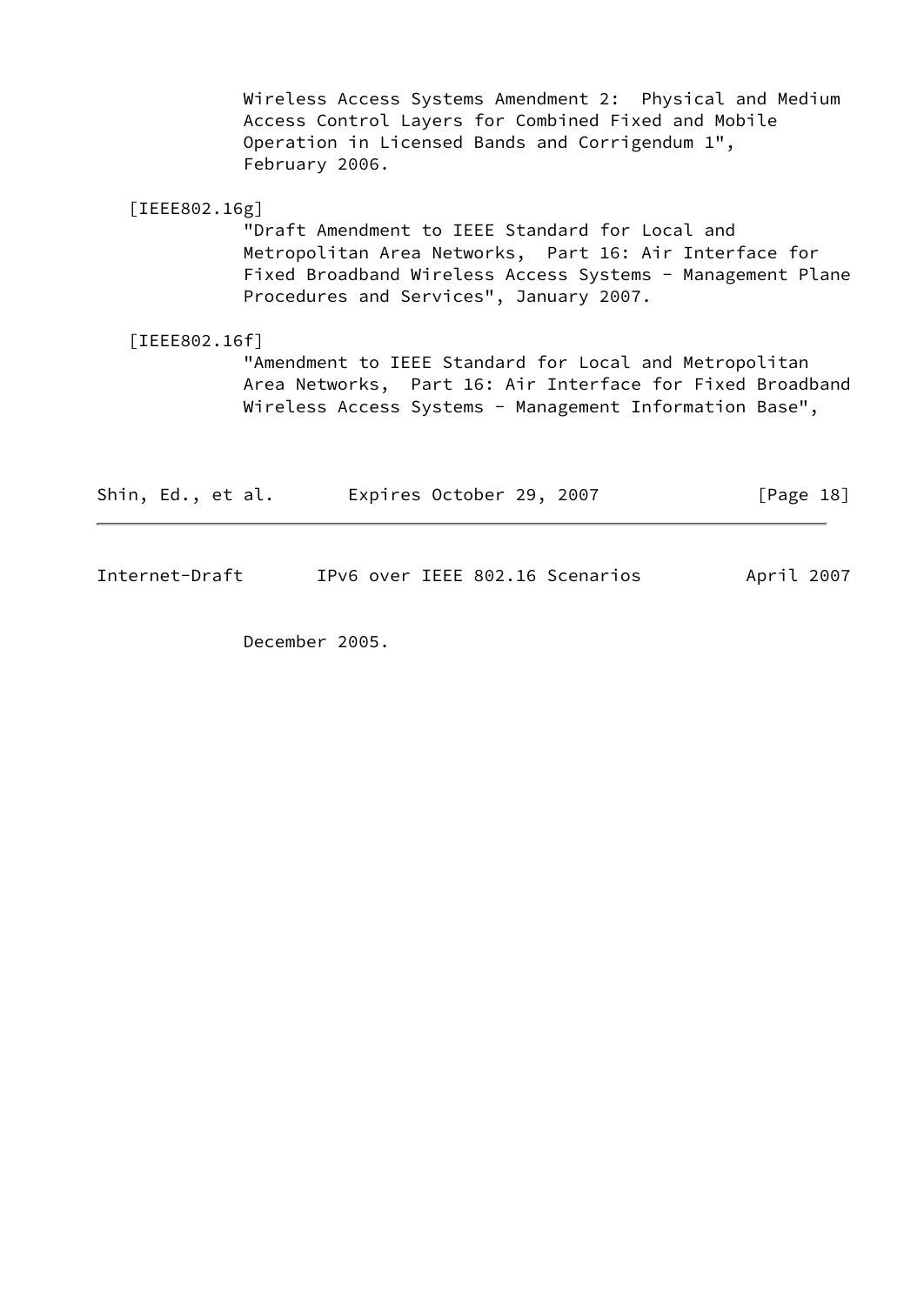Shin, Ed., et al. Expires October 29, 2007 [Page 19]

<span id="page-21-0"></span>

| Internet-Draft |  |  | IPv6 over IEEE 802.16 Scenarios | April 2007 |  |
|----------------|--|--|---------------------------------|------------|--|
|                |  |  |                                 |            |  |

Authors' Addresses

 Myung-Ki Shin ETRI 161 Gajeong-dong Yuseng-gu Daejeon, 305-350 Korea

 Phone: +82 42 860 4847 Email: myungki.shin@gmail.com

 Youn-Hee Han KUT Gajeon-Ri 307 Byeongcheon-Myeon Cheonan-Si Chungnam Province, 330-708 Korea

Email: yhhan@kut.ac.kr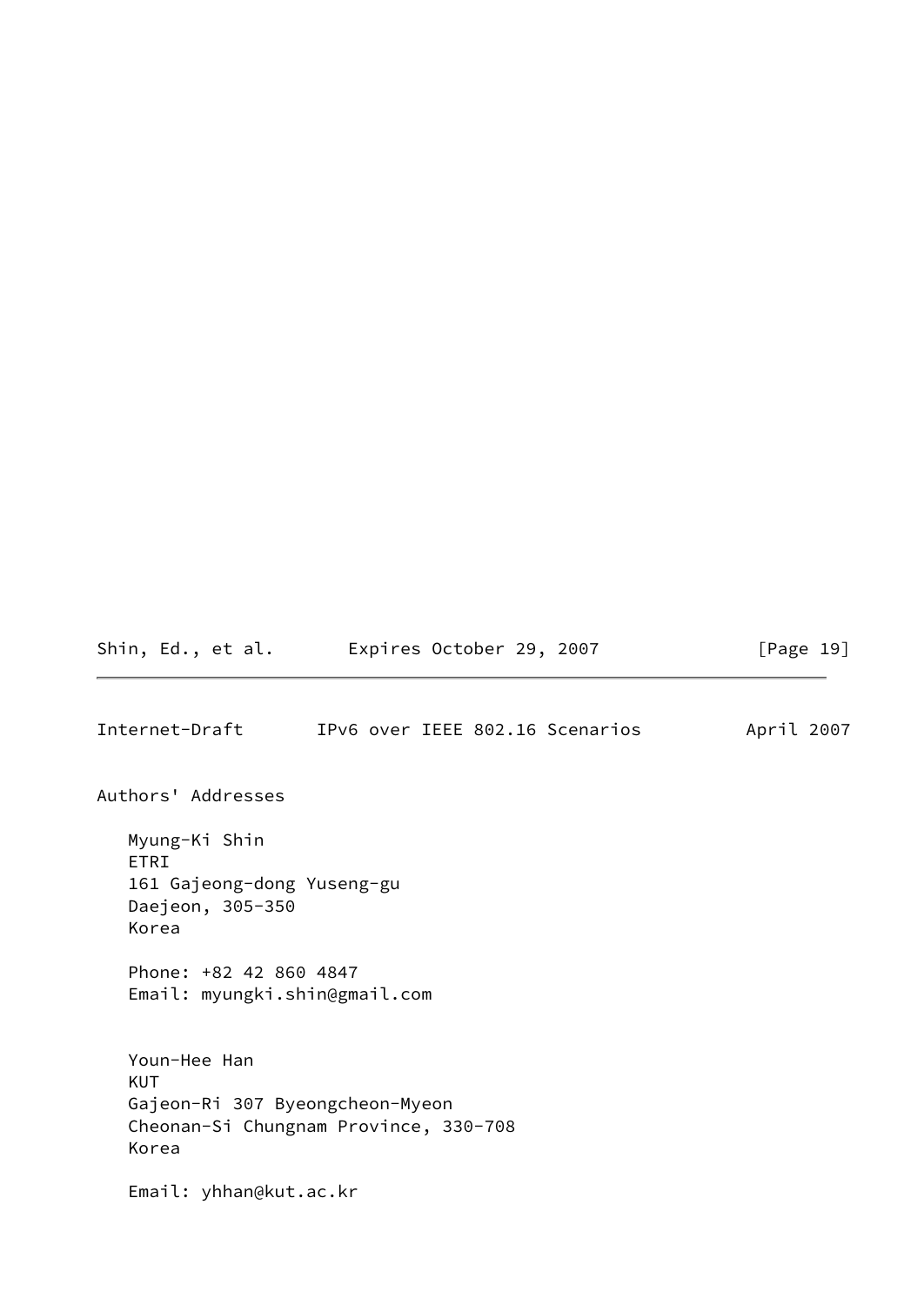Sang-Eon Kim KT 17 Woomyeon-dong, Seocho-gu Seoul, 137-791 Korea Email: sekim@kt.co.kr Domagoj Premec Siemens Mobile Heinzelova 70a 10010 Zagreb Croatia Email: domagoj.premec@siemens.com

Shin, Ed., et al. Expires October 29, 2007 [Page 20]

<span id="page-22-0"></span>Internet-Draft IPv6 over IEEE 802.16 Scenarios April 2007

Full Copyright Statement

Copyright (C) The IETF Trust (2007).

 This document is subject to the rights, licenses and restrictions contained in  $\underline{BCP}$  78, and except as set forth therein, the authors retain all their rights.

 This document and the information contained herein are provided on an "AS IS" basis and THE CONTRIBUTOR, THE ORGANIZATION HE/SHE REPRESENTS OR IS SPONSORED BY (IF ANY), THE INTERNET SOCIETY, THE IETF TRUST AND THE INTERNET ENGINEERING TASK FORCE DISCLAIM ALL WARRANTIES, EXPRESS